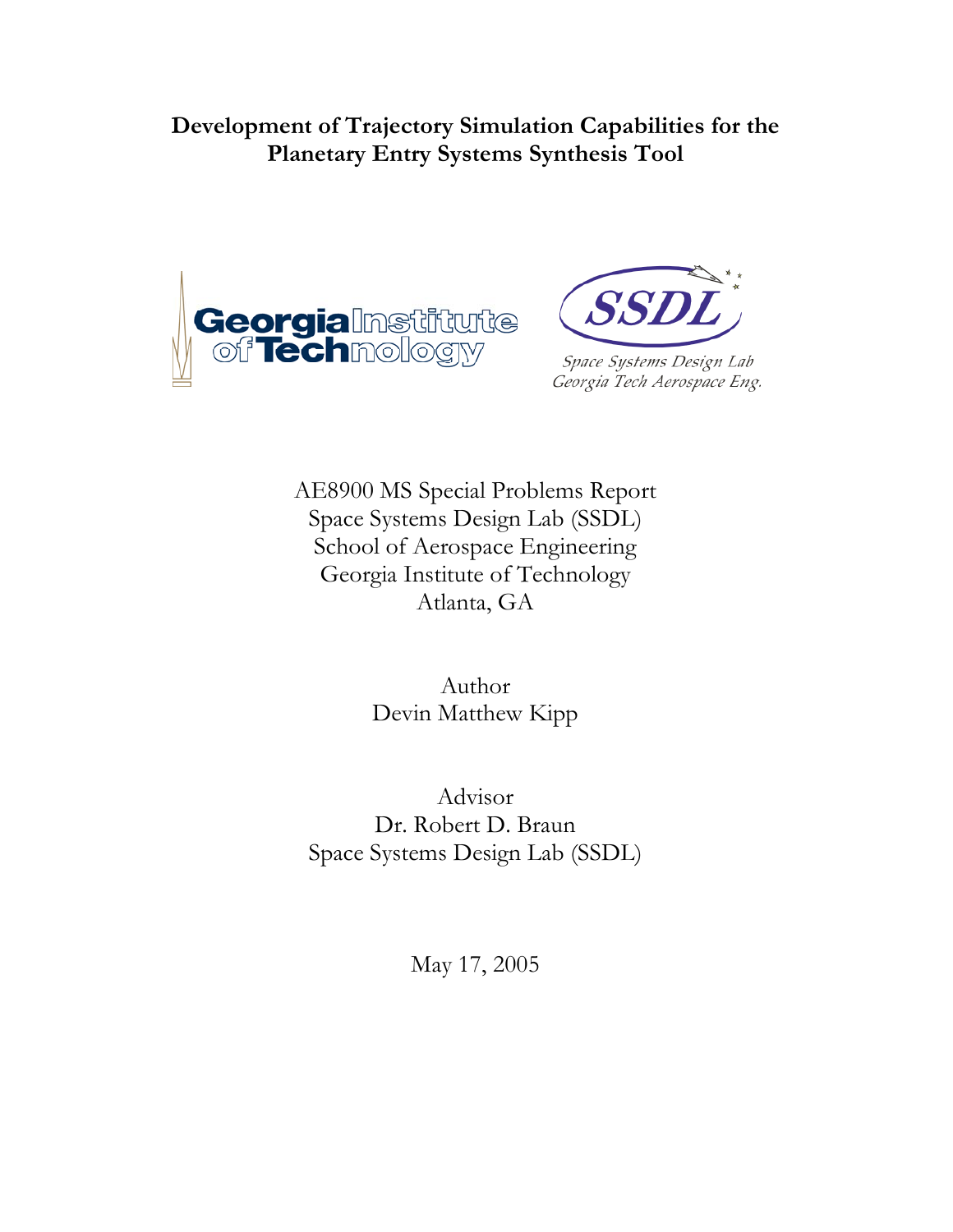# **Development of Trajectory Simulation Capabilities for the Planetary Entry Systems Synthesis Tool**

Devin M. Kipp *Georgia Institute of Technology, Atlanta, GA, 30332*

Dr. Robert Braun *Faculty Advisor, Georgia Institute of Technology, Atlanta, GA, 30332*

**A Simulated Trajectory Analysis code for Planetary Entry (STAPLE) has been developed as a contributing disciplinary analysis tool within the framework of a larger entry systems synthesis tool. STAPLE performs 3-degree of freedom trajectory analysis for atmospheric flight at arbitrary planetary bodies. The tool is applicable to both ballistic and lifting entry trajectory simulations and includes a modest guidance capability that enables aerocapture and controlled entry simulations. Event modeling capabilities include staging, parachute inflation, parachute release, and propulsive descent based on a gravity turn guidance law. Performance has been validated against existing analysis codes, Mars Pathfinder flight experience, and Aeroassist Flight Experiment studies.** 

#### **Nomenclature**

- $\phi$  = planetocentric latitude
- $\mu$  = gravitational parameter
- $\omega$  = planetary rotation rate
- $A =$  reference area
- $a_0$  = reference sound speed
- 
- $a_T$  = thrust acceleration<br>C<sub>D</sub> = aerodynamic drag  $C_D$  = aerodynamic drag coefficient<br> $C_L$  = aerodynamic lift coefficient
- aerodynamic lift coefficient
- $D =$  specific drag<br>  $dt =$  integration tin
- integration time step
- g = local gravitational acceleration
- $g_0$  = surface gravitational acceleration<br>  $G_h$  = gain on altitude rate term
- 
- $G_h$  = gain on altitude rate term<br> $G_q$  = gain on dynamic pressure gain on dynamic pressure term
- $H =$  atmospheric scale height
- *h* = planetocentric altitude
- Isp= specific impulse
- $L =$  specific lift
- q = dynamic pressure
- $r =$  radial distance to planet center
- $r_0$  = planetary surface radius<br>  $T =$  thrust
- thrust
- $V =$  relative velocity
- $\gamma$  = flight path angle
- $\theta$  = planetocentric longitude
- $\rho$  = local atmospheric density
- $\rho_0$  = reference density at surface
- $\sigma$  = bank angle
- $\varphi$  = off-nadir angle
- $\Psi$  = azimuth angle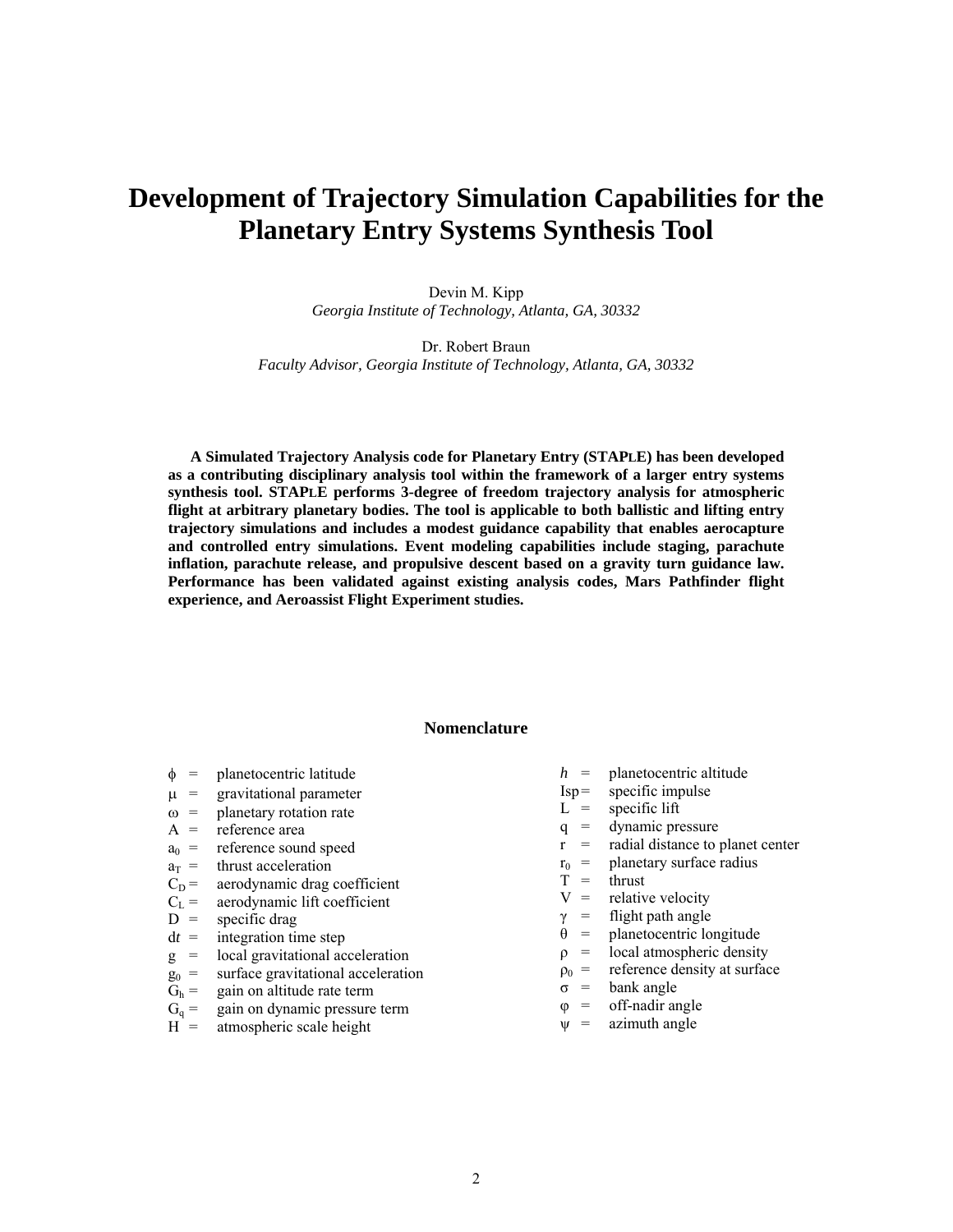#### **I. Introduction**

Simulated Trajectory Analysis tool for Planetary Entry (STAPLE) has been developed as a contributing A Simulated Trajectory Analysis tool for Planetary Entry (STAPLE) has been developed as a contributing<br>Analysis within the framework of a much larger Planetary Entry Systems Synthesis Tool (PESST). STAPLE is responsible for analyses pertaining to the planetary trajectory simulation. Within the scope of applicability for future PESST applications, STAPLE is capable of performing both ballistic and lifting entry trajectory simulations at arbitrary planetary bodies. STAPLE also includes a modest guidance capability that enables aerocapture and guided entry simulations.

Initial versions of PESST utilized the NASA developed Program to Optimize Simulated Trajectories (POST) to perform trajectory analysis. POST proved to be a viable option but is subject to governmental restrictions under the International Traffic in Arms Regulations (ITAR) that limit its distribution and use, particularly to and by foreign nationals. As an alternative to POST, STAPLE increases the simplicity, utility, and speed of PESST.

In addition to it's compatibility with PESST, STAPLE has utility as a standalone tool to perform offline trajectory analysis. As such, a graphical user interface has been developed to assist inexperienced users. STAPLE can also be run in a script input mode that is faster for experienced users and can be easily wrapped into integrated design environments like ModelCenter.

#### **II. Theory and Implementation**

STAPLE is developed within the framework of MATLAB 7.0 to take advantage of its mathematical utility, ease of programming, and built-in visualization capabilities. The internal workings of STAPLE are outlined in this section.

#### **A. Atmosphere and Gravity Models**

STAPLE utilizes a simplified spherical model to approximate the target body. The gravity model is specified by the surface radius  $(r_0)$  and gravitational parameter ( $\mu$ ) of a target body, from which the force of gravity at the surface  $(g<sub>0</sub>)$  is determined. Local gravitational acceleration is determined throughout the trajectory as a function of planetocentric altitude (h) according to an inverse square gravity model:

$$
g = g_0 \left(\frac{r_0}{r_0 + h}\right)^2 \tag{1}
$$

The atmosphere of the target planet can be modeled according to an exponential atmosphere model or through tabular data input. An exponential model is specified by inputting surface density  $(\rho_0)$  and atmospheric scale height (H) of the target planet. Local atmospheric density is then determined throughout the trajectory as a function of altitude according to:

$$
\rho = \rho_0 e^{\left(\frac{-h}{H}\right)} \tag{2}
$$

Alternately the atmospheric density profile can be input in tabular form either using a POST formatted atmospheric input file utilizing a monovariant table of density vs. altitude or using a simple comma delimited file of similar format. In both cases the local atmospheric density is determined by natural log - linear interpolation of table values. The POST formatted input option was developed for ease of importing pre-existing atmospheric models directly into STAPLE. The simpler data format was included to avoid the unnecessary complexity of POST formatting for atmospheric profiles generated from MarsGRAM or other engineering-level atmospheric modeling tools. STAPLE includes several default atmospheric profiles including the 1962 US Standard Atmosphere and the Kass atmosphere utilized for Mars Exploration Rovers mission planning.

Local atmospheric temperature is of little interest for the purposes of STAPLE and thus is not modeled within the tool. Instead, to determine the local Mach number of the entry vehicle, a reference speed of sound  $(a_0)$  is included as an input. It turns out that atmospheres tend to behave in such a way that sound speed does not vary too much with altitude, so approximating the local Mach number from  $a_0$  gives a good approximate answer. This is demonstrated graphically in Figure I, which shows the significance of this assumption on Earth relative to the 1962 standard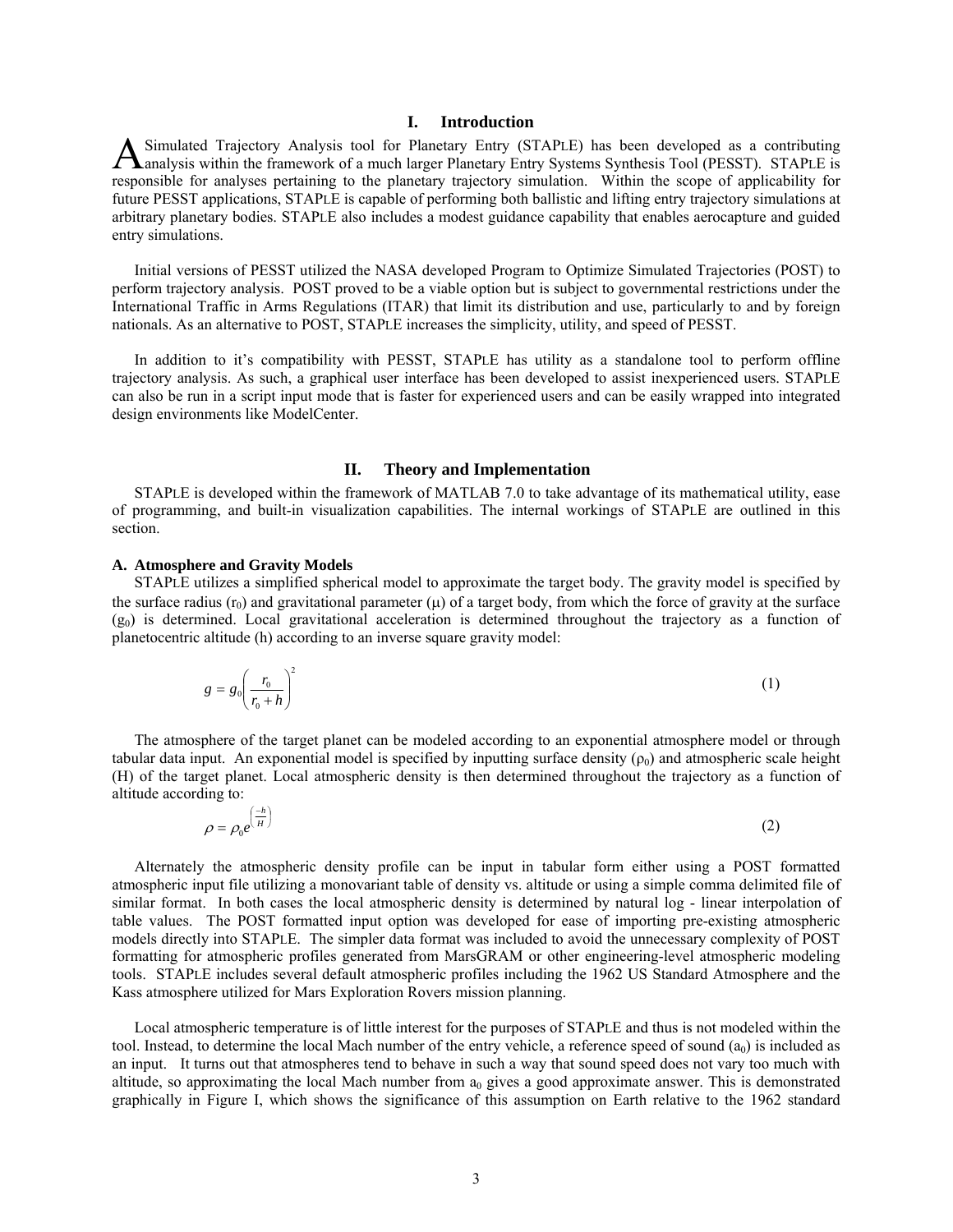daytime atmosphere. As you can see the error is less than  $\sim$ 7% for altitudes less than 65000m. If higher accuracy is desired than sound speed can be input in tabular form as a function of altitude.



**Figure I: Significance of Constant Sound Speed Approximation** 

In summary, a complete planetary model can be specified by only five key variables;  $r_0$ ,  $\mu$ ,  $\rho_0$ ,  $H$ , and  $a_0$ . If an exponential atmosphere model is undesirable then a tabular file can be input instead. For many entry problems planetary rotation rate ( $\omega$ ) can impact the trajectory significantly, and is thus included as an additional planetary variable. These six constants, from Vallado<sup>[8]</sup>, are stored within the model for Mars, Earth, Venus, and Titan and can also be specified for an arbitrary target body.

| $1400x$ 1. $911x$ $12$ $1400x$      | Earth           | <i>Mars</i>     | <b>Venus</b>    | Titan           |
|-------------------------------------|-----------------|-----------------|-----------------|-----------------|
| Surface Density $(kg/m3)$           | .2260066        | 0.0068          | 16.02           | 4.904           |
| Atmospheric Scale Height (m)        | 7257            | 17391.3         | 6226.65         | 140000          |
| Planetary Radius (m)                | 6378136         | 3397200         | 6052000         | 2720332         |
| Reference Sound Speed (m/s)         | 315             | 222             | 529.6           | 194             |
| Gravitational Parameter $(m^3/s^2)$ | $3.986*10^{14}$ | $4.305*10^{13}$ | $3.257*10^{14}$ | $1.006*10^{13}$ |
| Planetary Rotation Rate (rad/s)     | $7.29*10^{-5}$  | $7.08*10^{-5}$  | $-2.99*10^{-7}$ | $4.56*10^{-6}$  |

#### **Table I: STAPLE Planetary Variables**

#### **B. Trajectory Propagation**

STAPLE propagates the 3-DOF planetary entry trajectory by integrating the applicable equations of motion. Assuming a constant mass, non-thrusting vehicle, the 3-DOF point mass dynamics of the entry vehicle over a spherical rotating planet are governed by the following equations of motion<sup>[3,4]</sup>.

$$
\dot{\theta} = \frac{\cos(\gamma)\cos(\phi)}{r\cos(\phi)} * V \tag{3}
$$

$$
\dot{\phi} = \frac{\cos(\gamma)\sin(\varphi)}{r} * V \tag{4}
$$

$$
\dot{r} = -\sin(\gamma) * V \tag{5}
$$

$$
\dot{\psi} = -\frac{\cos(\gamma)\cos(\varphi)\tan(\phi)}{r} * V + \frac{L\cos(\gamma)\sin(\sigma)}{V} + \dot{\psi}_{\omega}
$$
\n(6)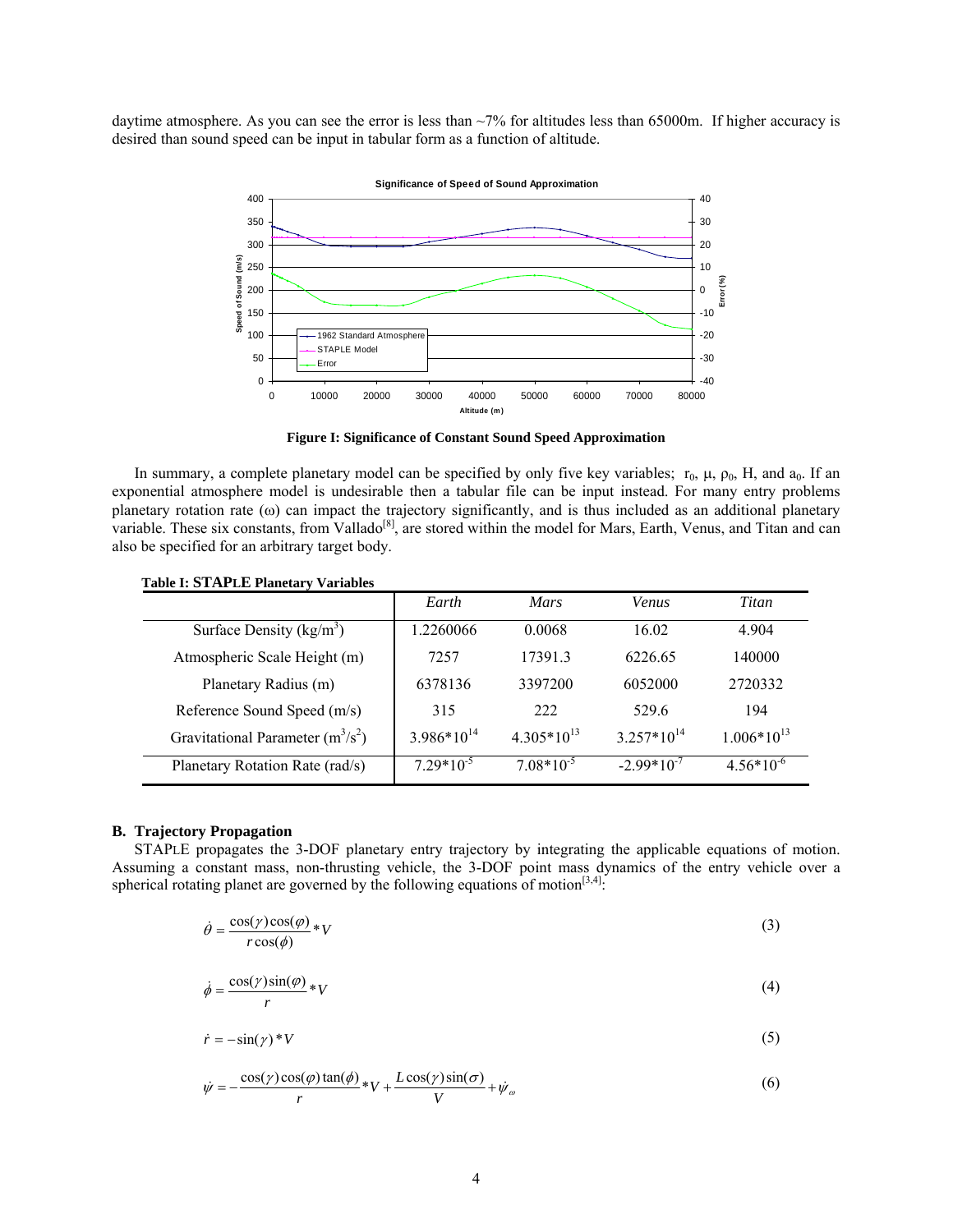$$
\dot{\gamma} = \left( g - \frac{V^2}{r} \right) * \frac{\cos(\gamma)}{V} - \frac{L\cos(\sigma)}{V} + \dot{\gamma}_\omega \tag{7}
$$

$$
\dot{V} = -D + g\sin(\gamma) + \dot{V}_\omega\tag{8}
$$

The first three equations are the kinematic equations which yield time derivatives of longitude  $(\theta)$ , latitude  $(\phi)$ , and radial distance to the planet center (r) respectively. The latter three equations are the force equations which yield time derivatives of azimuth (ψ), flight path angle (γ), and velocity (V) respectively. Azimuth is measured clockwise from due North and flight path angle is measured positive downward from the local horizontal. Other terms in equations (3)-(8) are lift (L) and drag (D) specific forces, gravity (g), and the vehicle bank angle (σ), which is defined such that the horizontal component of lift is zero at zero bank angle.

Terms denoted with an ω subscript are effects due to planetary rotation. In general the self rotation rate of a planet is small and these effects are negligible. However, for long-range high-speed flight (e.g. shuttle entry) or large radius bodies (e.g. Jupiter) the effect becomes significant. To maintain the generality of STAPLE these terms are included as specified in equations  $(9)-(11)^{[3]}$ .

$$
\dot{\psi}_{\omega} = -2\omega(\tan\gamma\cos\phi\sin\varphi + \sin\phi) - \frac{\omega^2 r}{\cos\gamma}\sin\phi\cos\phi\cos\varphi
$$
\n(9)

$$
\dot{\gamma}_{\omega} = 2\omega\cos\phi\cos\psi + \frac{\omega^2 r}{V}\cos\phi(\cos\gamma\cos\phi - \sin\gamma\sin\phi\sin\phi)
$$
(10)

$$
\dot{V}_\text{p} = -\omega^2 r \cos \phi (\sin \gamma \cos \phi + \cos \gamma \sin \phi \sin \psi) \tag{11}
$$

#### **C. Event Modeling**

STAPLE is capable of modeling several different event types which may be encountered during a typical planetary entry. These include parachute deployment, parachute release, vehicle staging, and descent propulsion events. The events can occur separately or overlap (e.g. heatshield separation while on parachute). Each of these event types is triggered by any of several variables including: dynamic pressure, Mach number, altitude, density, deceleration, velocity, and multiple timer options. An event begins when the designated variable passes through a preset 'trigger value' with either increasing or decreasing slope according to the chosen input option. The event types are covered in detail below in regards to functionality and application.

#### *Vehicle Staging*

Staging events during planetary entry will typically include heatshield and/or backshell separation and are often triggered by Mach number or by a timer which initializes after main chute deployment. Staging events simply decrement the total vehicle mass by a specified amount. Current modeling does not allow for changes to the vehicle aerodynamics after staging because it is assumed that vehicle aerodynamics are dominated by the vehicle forebody (so staging from the aftbody will have little aerodynamic effect) and that forebody staging events (e.g. heatshield) occur late in the entry trajectory where parachute aerodynamics are dominant.

#### *Parachute Deployment and Release*

Several assumptions go into the modeling of a parachute deployment event within STAPLE. The most significant of these is the assumption that parachute aerodynamics dominate overall vehicle dynamics to the point that the aerodynamic forces on the vehicle itself become negligible after chute inflation occurs. It is assumed that this transition occurs instantly and no bridging function is included. In addition it is assumed that the parachute drag coefficient is constant with Mach number for the regime in which it is utilized, and hence the aerodynamic properties of the parachute are specified by a single drag coefficient. If multiple chutes are deployed then the one deployed most recently becomes dominant.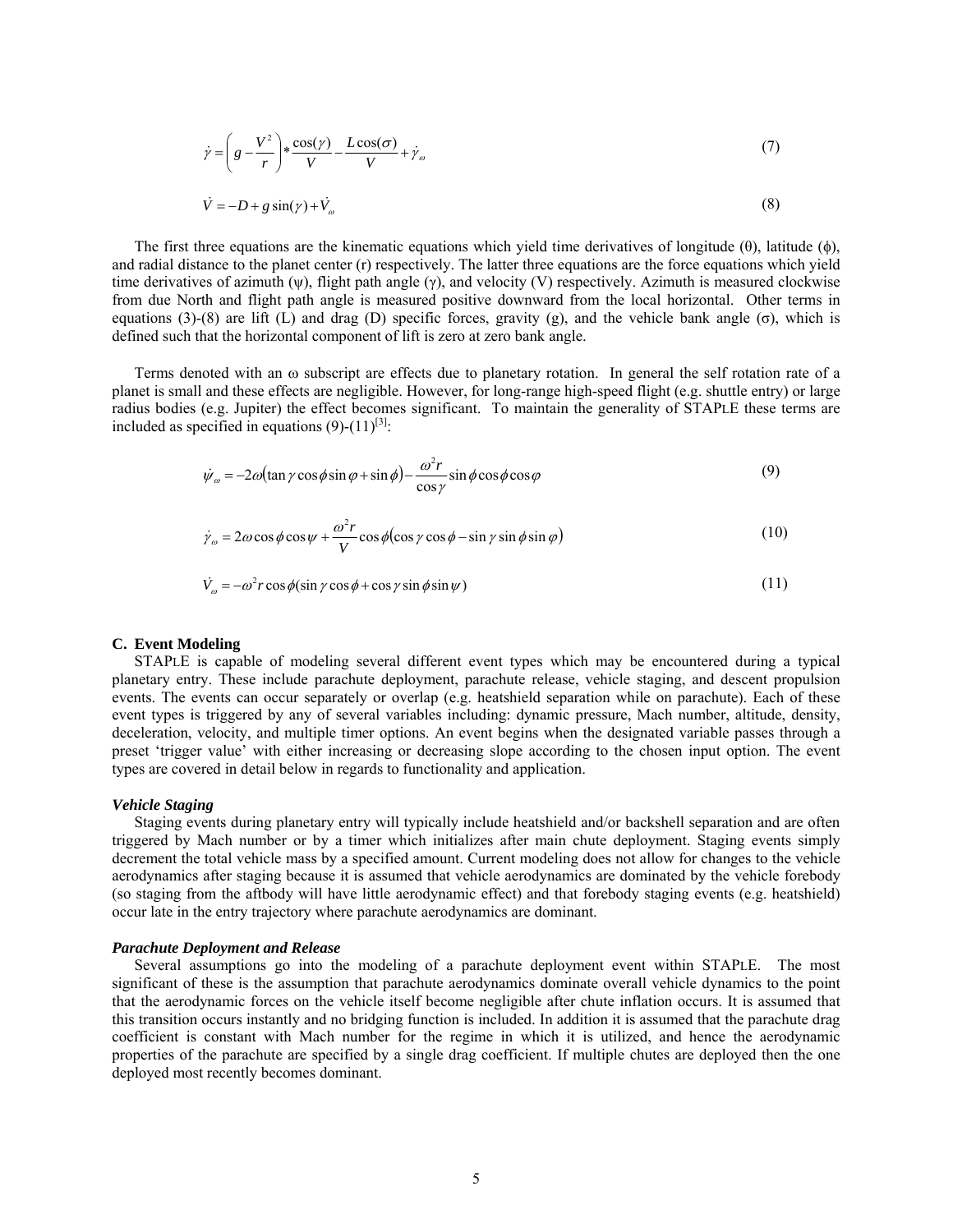Simulating a parachute deployment event requires specification of several variables. As with all events, a trigger variable, slope, and value must be specified at which the event is to initialize. For a parachute this trigger is typically a value of dynamic pressure or Mach number with negative slope. Parachute parameters must also be specified including inflated diameter, inflation rate, and drag coefficient. The inflation rate is specified to avoid an infinite gspike upon chute inflation and the rate can be set to control the magnitude of the g-spike that occurs.

Parachute release is typically triggered by a target altitude and/or velocity. Upon parachute release the vehicle aerodynamics are restored. The mass decrement resulting from parachute release is not modeled, but, if desired, could be by including an additional staging event in the simulation. Parachute release typically will occur immediately prior to the propulsive descent phase, if it all, but there are applications (e.g. ballute release after Aerocapture) where this is not the case.

#### *Propulsive Descent*

The propulsive descent event included in STAPLE models a simple gravity turn. Specification of available thrust, target altitude, and target velocity are required as inputs, along with a history of the simulated trajectory. The gravity turn analysis determines when to initiate thruster firing, which is always anti-parallel to the velocity vector, to achieve the target conditions. A solution is obtained by assuming a constant mass system dominated by gravitational and thrust accelerations, with negligible aerodynamic forces. Required acceleration from thrust at given initial conditions is found by solving:

$$
4g(h_i - h_f)\left(\frac{a_r}{g}\right)^2 - 2(V_i^2 - V_f^2)\cos\varphi_i\left(\frac{a_r}{g}\right) - ((V_i^2 - V_f^2) + (V_i^2 - V_f^2)\cos^2\varphi_i + 4g(h_i - h_f)) = 0
$$
 (12)

An iterative solution is achieved by solving for required thrust at each time step in the trajectory and determining where available thrust meets the thrust requirement. It is at this point that the gravity turn is initiated. The gravity turn maneuver is then simulated by integrating the relevant equations of motion, under the assumption that gravity and thrust forces dominate and aerodynamic forces and rotational effects can be neglected. Trajectory propagation does not assume constant mass, as was assumed in equation (12), but assumes constant thrust so that the acceleration due to thrust increases during the gravity turn. For most applications this is of little consequence but for missions that use significant propellant mass fractions during the gravity turn, the targeted conditions will not be achieved. The kinematic equations of motion for this phase are the same as in  $(1)-(3)$  while the force equations,  $(13)-(15)$ , have changed with our assumptions. Mass flow (16) is modeled according to the rocket equation based on an entered specific impulse.

$$
\dot{\psi} = -\frac{\cos(\gamma)\cos(\varphi)\tan(\phi)}{r} * V \tag{13}
$$

$$
\dot{\gamma} = \left(g - \frac{V^2}{r}\right) * \frac{\cos(\gamma)}{V} \tag{14}
$$

$$
\dot{V} = -\frac{T}{m} + g\sin(\gamma) \tag{15}
$$

$$
\dot{m} = m \cdot \left( 1 - \exp(\frac{-\dot{V}}{Isp \cdot g_e}) \right) \tag{16}
$$

#### **D. Initial Conditions**

STAPLE simulations begin at the input initial conditions in a planet-centered reference frame. The initial vehicle state is specified by six variables: relative velocity, altitude, longitude, latitude, azimuth, and flight path angle. Initial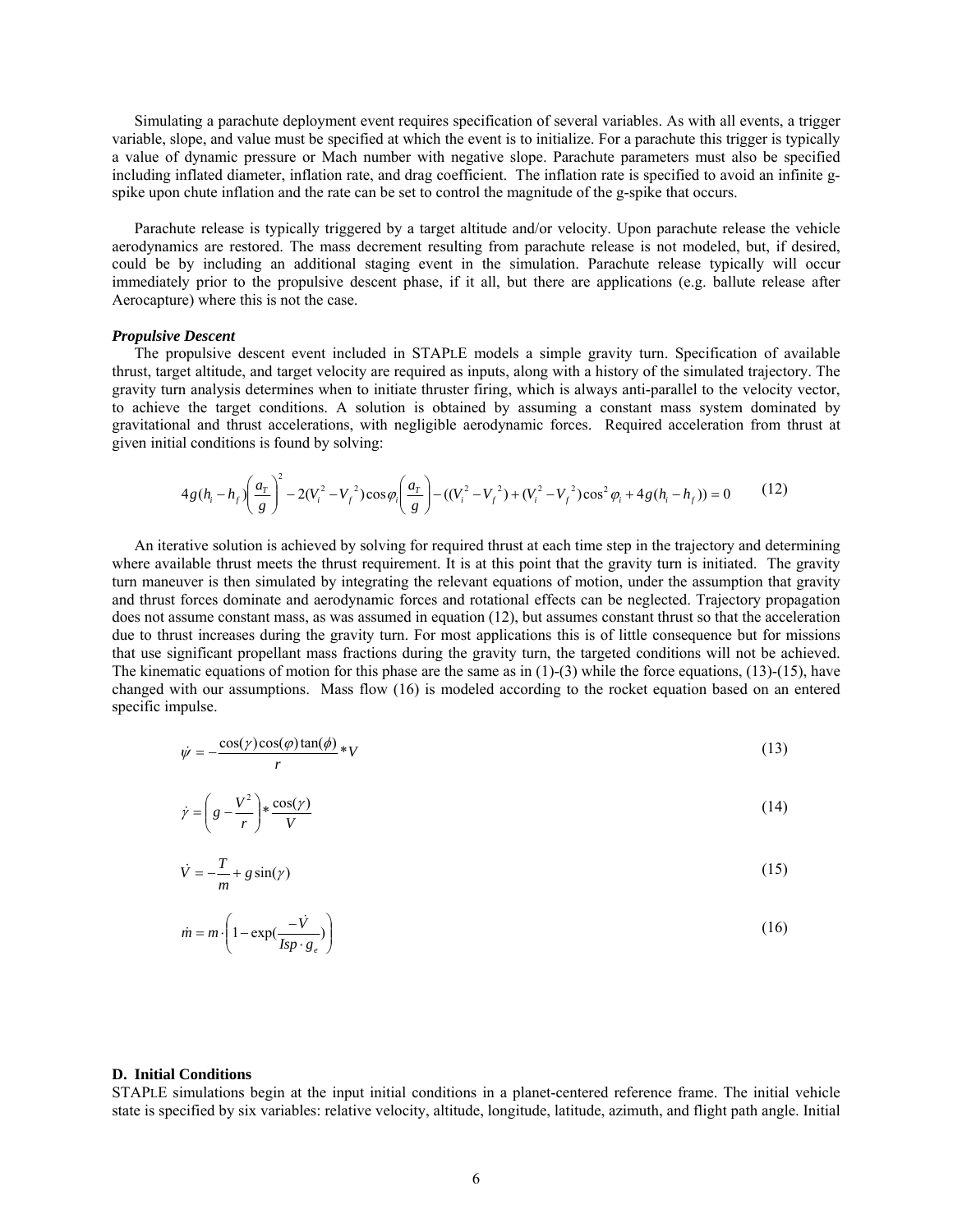vehicle parameters must also be specified which include, at minimum, mass, reference area, nose radius, emissivity, and aerodynamic coefficients. Aerodynamic coefficients can be input as constant or in tabular form as monovariant functions of either Mach or angle of attack. More detailed vehicle parameters must be specified for any events included in the trajectory, as described above. A sample input file is included in Appendix A.

#### **E. Auxillary Calculations**

STAPLE numerically integrates the equations of motion given in equations (3)-(8) using a specified time step to yield longitude, latitude, radial position, azimuth, flight path angle, energy, and velocity as functions of time. This integration requires the calculation of gravity, atmospheric density, lift, and drag at each time step. Calculation of gravity and density are from equations (1) and (2), specific lift and specific drag are calculated using:

$$
L = \frac{1}{2} \rho V^2 \cdot \left(\frac{A}{m}\right) \cdot C_L \tag{17}
$$

$$
D = \frac{1}{2}\rho V^2 \cdot \left(\frac{A}{m}\right) \cdot C_D \tag{18}
$$

In addition to these required variables, several auxiliary variables of interest are calculated at each time step. Landing site relative altitude is calculated based upon an input landing site altitude. Mach number is determined from the local sound speed. Dynamic pressure, vehicle ballistic coefficient and acceleration are determined from the standard relations. Projected range over the spherical planet is calculated according to:

$$
Range = r_0 \cos^{-1}(\sin(\phi_0)\sin(\phi) + \cos(\phi_0)\cos(\phi)\cos(\theta_0 - \theta))
$$
\n(19)

Finally the stagnation point convective heat rate is determined according to the Sutton-Graves equation and is integrated to track the heat load. Equilibrium wall temperature is calculated from the Stephan-Boltzmann law.

#### **F. Guidance**

STAPLE is capable of simulating guided entry and aerocapture guidance through bank angle modulation. The guidance algorithm implemented in STAPLE is based on early development work of the Hybrid Predictor-corrector Aerocapture Scheme (HYPAS) for application to the Aeroassist Flight Experiment (AFE)<sup>[15]</sup>. HYPAS algorithm derivation is outlined in reference 14 and was implemented in STAPLE according to the same scheme. The algorithm consists of two phases; an entry phase that guides the vehicle toward an equilibrium glide condition, and an exit phase that guides the vehicle towards a target apogee altitude.

Entry phase guidance commands bank angle according to the control law in equation 20. The first term specifies the bank angle required to achieve an equilibrium glide condition. The second term is useful in damping rapid altitude changes and the third term biases control towards a reference dynamic pressure, set to maintain a control margin by using only a fraction of the maximum available lift. The  $G_h$  and  $G_q$  terms are gains specified to control the dynamic response of the system. These gains are constant throughout the entry phase of the guidance algorithm.

$$
\cos \sigma_{\text{entry}} = \frac{m}{C_L \cdot q \cdot A} \left( g - \frac{V^2}{r} \right) - G_h \left( \frac{h}{q} \right) + G_q \left( \frac{q - q_{\text{ref}}}{q} \right) \tag{20}
$$

$$
\cos \sigma_{\text{exit}} = \frac{m}{C_L \cdot q \cdot A} \left( g - \frac{V^2}{r} \right) - G_h \left( \frac{\dot{h} - \dot{h}_{\text{ref}}}{q} \right) \tag{21}
$$

Exit phase guidance commands bank angle according to the control law in equation 21. Gain,  $G<sub>h</sub>$ , for this phase is set independently of the gains in the entry phase guidance formulation. The equation has a similar form to the entry phase control law but instead of biasing towards a target dynamic pressure the commanded bank angle is biased towards a reference altitude rate. This reference term is updated at each point in the trajectory by predicting the constant altitude rate necessary to reach the target apogee from the current vehicle state. Calculation of the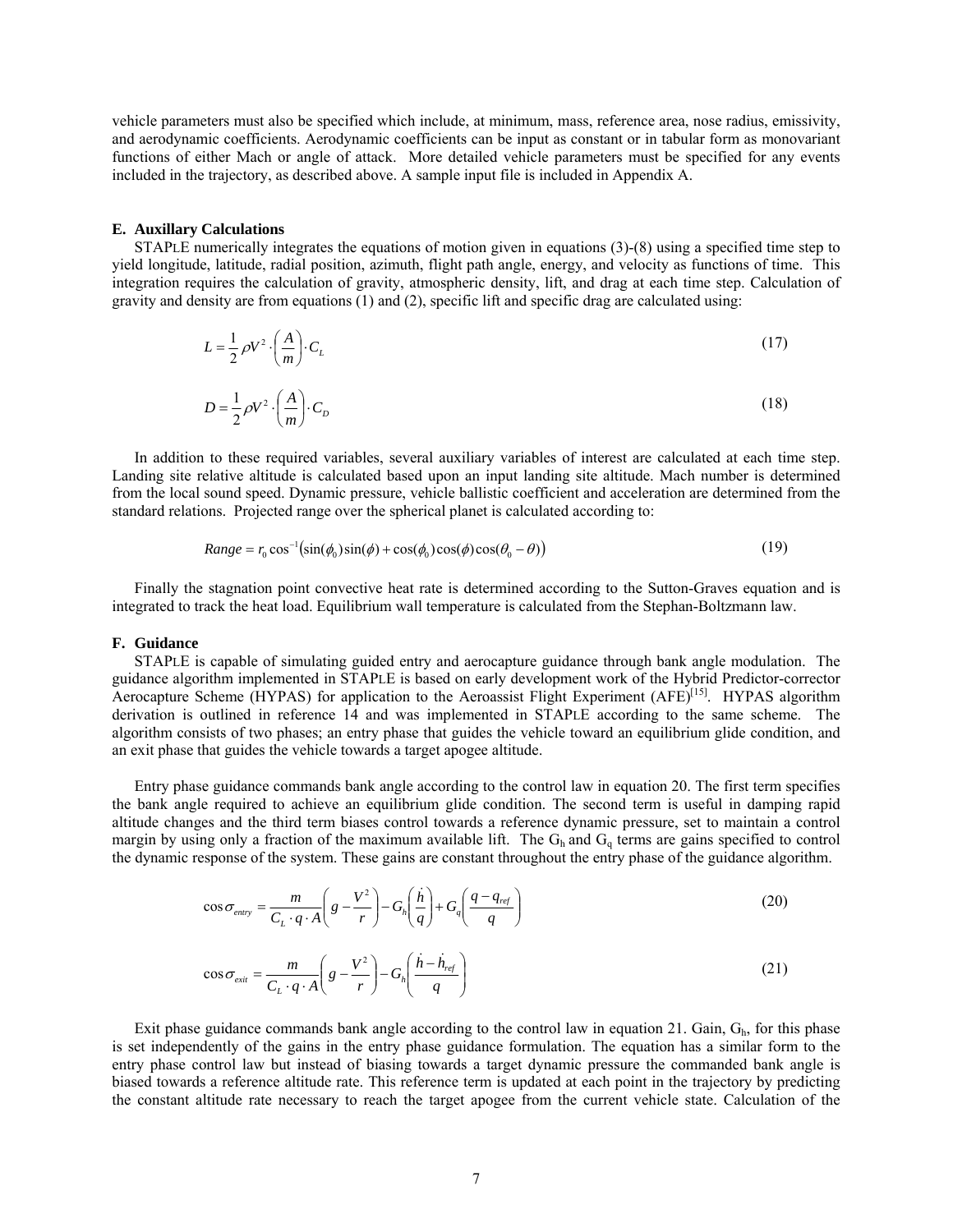reference altitude rate is done by assuming an exponential atmosphere to predict exit conditions and utilizing orbital mechanics to calculate apogee altitude from the predicted exit state. In order to compensate for variations between the exponential model and the actual density experienced in flight, the predictor's atmosphere model is constantly updated during flight. This is achieved by calculating the local value of  $\rho \cdot C_p$  from measured drag acceleration, which is then divided by the expected value of  $\rho \cdot C_p$  to produce a density multiplier. This multiplier is updated at each time step and run through a low pass filter to reduce noise. Updating in this fashion allows for real-time adaptation to uncertainties encountered during flight.

#### **III. Validation**

Validation of the Simulated Trajectory Analysis code for Planetary Entry was accomplished by comparing results against actual flight experience and comparable POST simulations for two cases. Validation of ballistic entry was performed against Mars Pathfinder and validation of a guided lifting aerocapture trajectory was performed (for lack of actual flight experience) against AFE studies.

#### **A. Ballistic Entry**

The Mars Pathfinder (MPF) flight experience was chosen as the benchmark for validation of STAPLE's ballistic entry simulation capabilities. Ballistic entry at Mars is one of the primary applications for which STAPLE was developed. This fact, and the available wealth of published data, makes MPF a natural choice for initial tool validation. MPF simulations were performed under the same assumptions in both STAPLE and POST. Entry conditions, vehicle parameters, and event modeling were gathered from published data<sup>[9,10,11,12]</sup>. Aerodynamic coefficients were modeled using Newtonian impact method calculations and are assumed constant until parachute deployment. For numerical values see the input file included in Appendix A. Results from the STAPLE simulation, shown in Figure II, compare extremely well with POST simulation results. Graphical comparison, shown in Figure III, shows the plots lie almost on top of each other with minor deviations in the magnitudes of peak heat rate and peak deceleration. Looking at the acceleration and flight path angle plots we see a more significant deviation occurring just after parachute deployment occurs  $(\sim t=144 \text{ s})$ . This deviation is due to different parachute deployment models: STAPLE assumes that the change in area with time is constant, while the POST model assumes that the change in diameter with time is constant. The effect of this difference on the simulation is small, but worthy of note.



**Figure II: Results of MPF Simulation in STAPLE**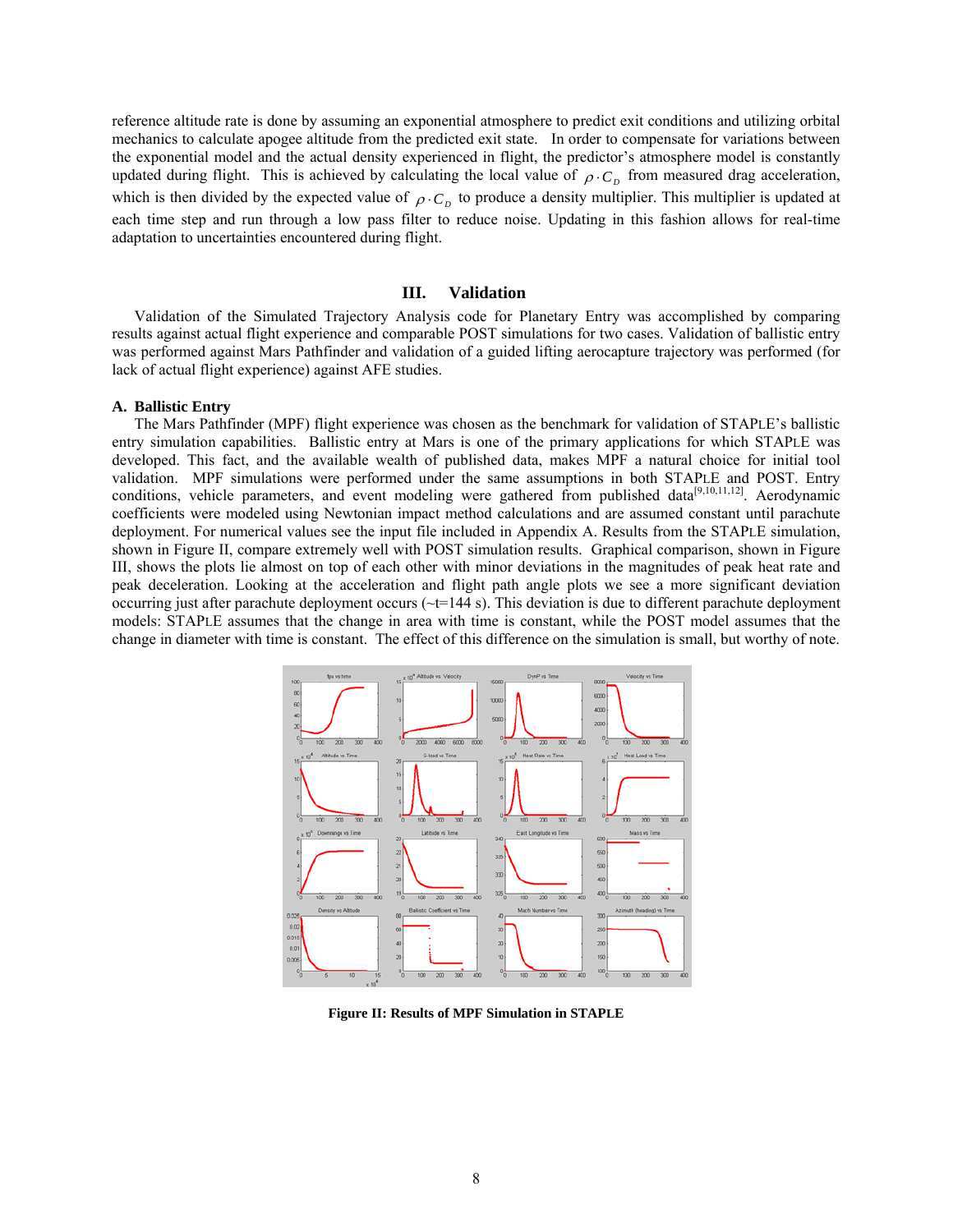

**Figure III: Comparison of STAPLE and POST Simulations** 

We can better compare the two simulations by looking at percent differences. Figure IV plots the deviation of STAPLE compared to POST for several key variables. Due to the difference in parachute deployment modeling discussed above, comparison is made only up until parachute deployment occurs.



**Figure IV: Percent Deviation between STAPLE and POST Simulations** 

With the exception of a brief spike to  $\sim 10\%$  error in the acceleration term at peak deceleration, all of the simulated variables remain within  $\pm 5\%$  of the POST simulation results. All variables begin with negligible error indicating that the initial conditions are virtually identical. Almost immediately the simulated density deviates slightly and this effect directly leads to the deviation of dynamic pressure and acceleration. The propagation of these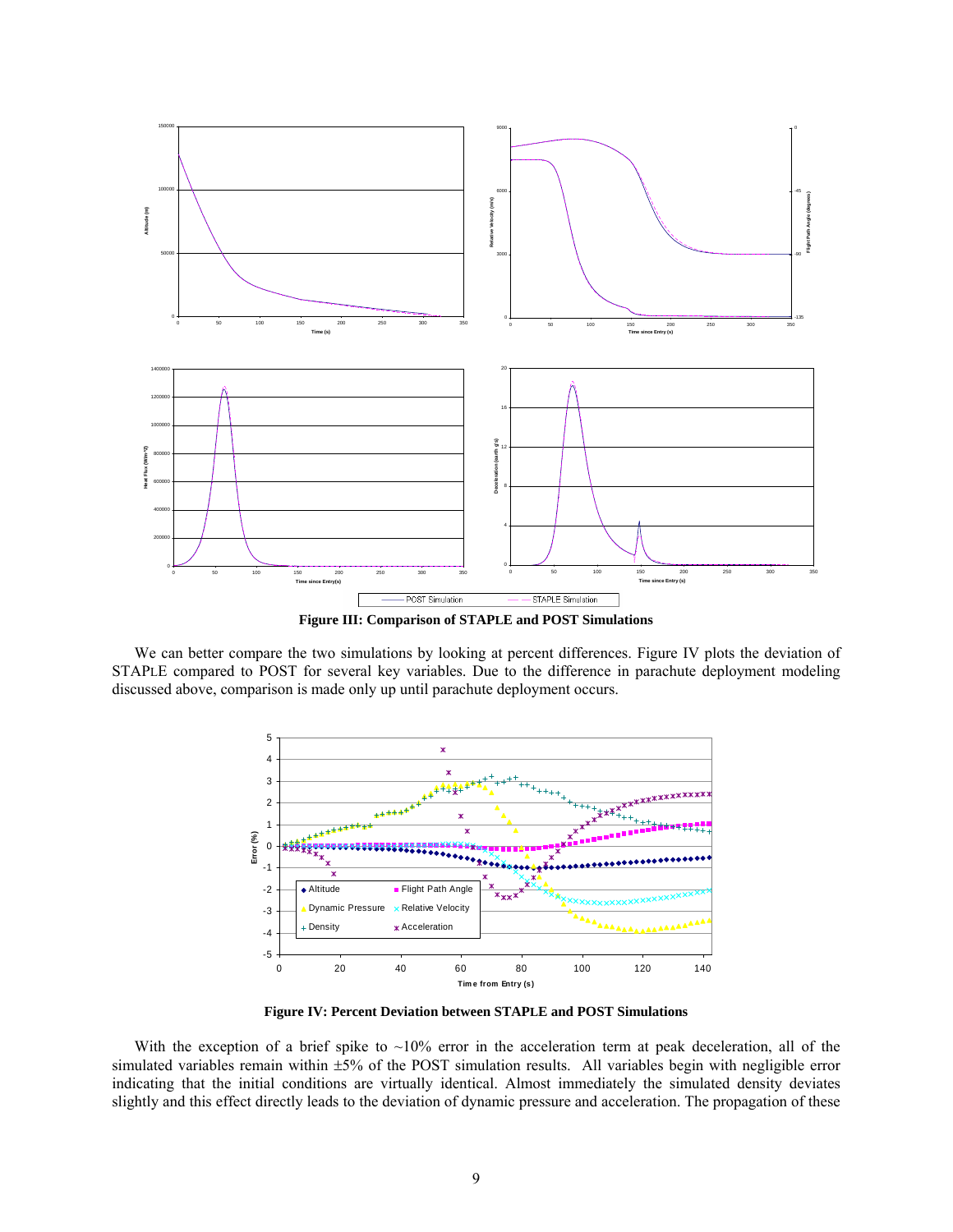effects leads to deviation of the other variables. The two simulations use the same atmospheric input tables which list density as a function of altitude, meaning that the density variation arises from a variation in altitude vs. time or from numerical differences in interpolating the table values. The latter of these hypotheses was ruled out after investigation. The former hypothesis is likely since at high altitudes a very small change in altitude can lead to a large percent change in density. In fact, at the initial conditions a 0.1% change in altitude causes a 1.8% change in density. It is believed that the difference in altitude vs. time is linked to numerical differences in integration. Despite this notable difference, STAPLE results compare quite favorably to the POST simulation.

It is of further interest to compare simulation results against actual flight data. The initial comparison was poor due to differences between the flight atmosphere and the engineering model as shown in Figure V. This difference was resolved by using atmospheric data reconstructed from MPF flight data for the STAPLE simulation<sup>[10]</sup>. Since this data was not available in tabular form it was reconstructed from available graphs, which resulted in a lowresolution reconstruction, likely with some inaccuracies.



**Figure V: Comparison of Flight Atmosphere with Atmospheric Model** 

Simulation results using this corrected atmosphere are shown in Figure VI against MPF flight data<sup>[9,10,11,12]</sup>. The Figure illustrates that the simulation performs very well for the first  $\sim$ 75 seconds of flight, and then begins to deviate from the actual flight data. This deviation is expected because it is exceedingly difficult to model all of the dynamics that are introduced in the flight environment. The approximations of constant drag coefficient and zero angle of attack, for example, are known to be inaccurate. In fact the actual angle of attack spikes to ~5 degrees 60 seconds after entry<sup>[10]</sup>. Nonetheless, comparison against POST simulation and MPF flight data validates the simulation capability of STAPLE for ballistic entry on Mars.



**Figure VI: Comparison of STAPLE Results to MPF Flight Experience**

A final note of interest, shown below, is the validation of ground track generation with STAPLE. The simulated landing site is within  $\pm 0.25^\circ$  longitude and  $\pm 0.2^\circ$  latitude of the actual landing site, which translates to a 15km error that is well within the 300km x 50km landing footprint for the mission.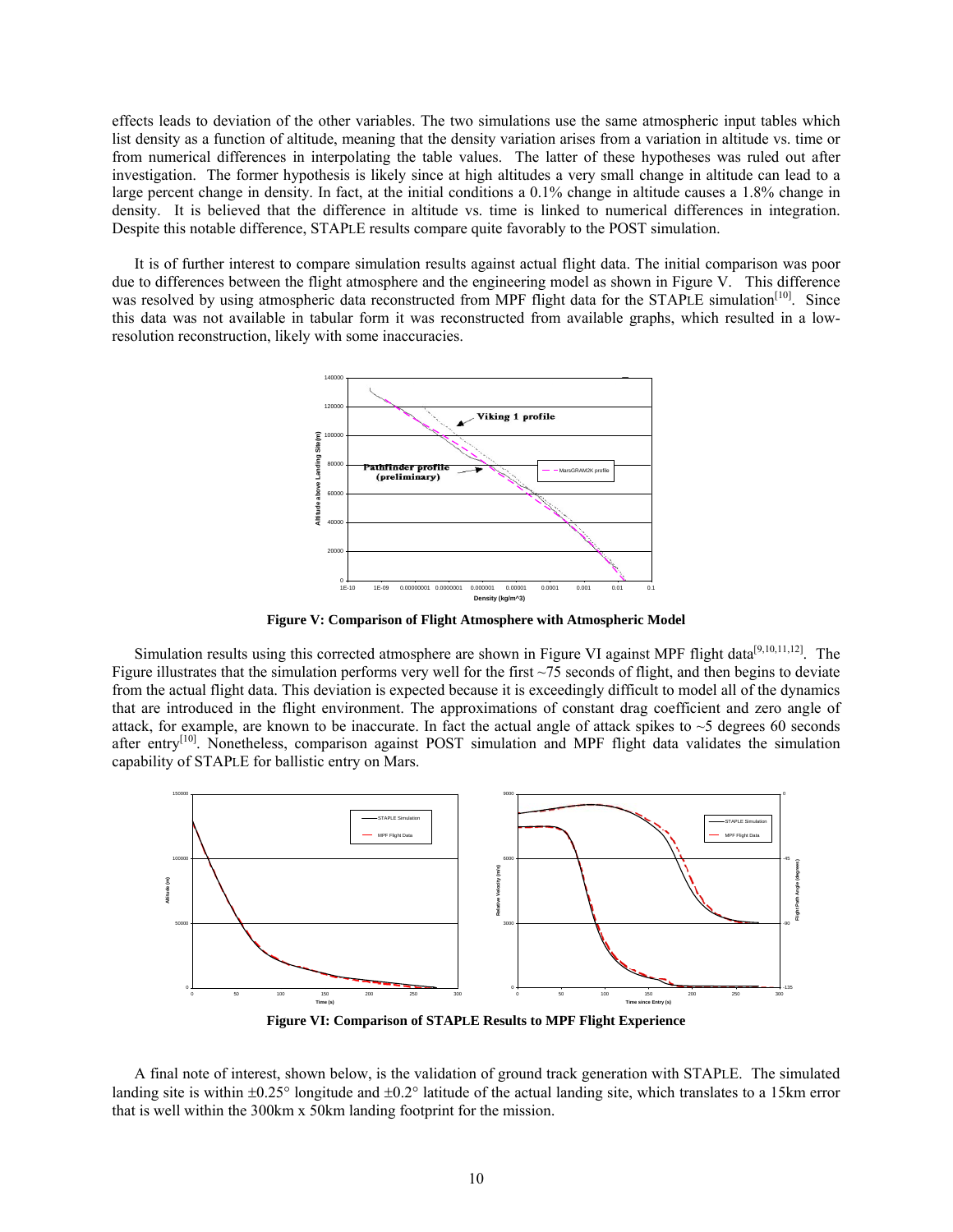

**Figure VII: Actual and Simulated MPF Ground Tracks** 

#### **B. Aerocapture**

Validation of the HYPAS-based algorithm implemented in STAPLE was performed against simulated Earth aerocapture results from the Aeroassist Flight Experiment (AFE) project<sup>[15]</sup>. The study used for comparison employed an unspecified 3-DOF trajectory code to perform their analysis. The problem specifies entry conditions at atmospheric interface, phase change velocity, and target apogee parameters. The original problem also includes a target final inclination, thus placing limits on the sign of the bank angle command to maintain inclination within a deadband limit. The guidance algorithm implemented in STAPLE does not include this functionality and, as seen in the figure, simply assigns the sign of the bank angle to positive at all times. The problem specifies a target apogee of 200 nautical miles (370,000 m) which is achieved within 1% by both the original algorithm and the STAPLE implementation.

The reference study utilized the 1962 US standard atmosphere model for its analysis, but this model produced poor STAPLE simulation results. The problem pertains to the logic that updates STAPLE's internal density model based on measured drag acceleration, and is currently unresolved. As a workaround solution, the STAPLE simulation utilizes an exponential model for atmospheric density. Essentially this means that the encountered atmosphere is identical to the one modeled within the guidance algorithm, and updates to the internal model are no longer necessary. While using a different atmospheric model from the reference data limits the benefit of the validation exercise, the comparison is still worthwhile.

STAPLE simulation was performed using a nominal exponential Earth atmosphere. It was found that the gains specified in the reference material did not work adequately for STAPLE simulation, perhaps due to english/metric conversion or due to the varied atmosphere model. Instead the gains were set at  $G_{h1}=10$ ,  $G_q=0.5$ , and  $G_q=4$ . Comparison against original study results proved difficult as data availability was only in the form of distorted viewgraphs. Nonetheless a comparison can be made by superimposing STAPLE simulation results over these images as is done in Figure VIII.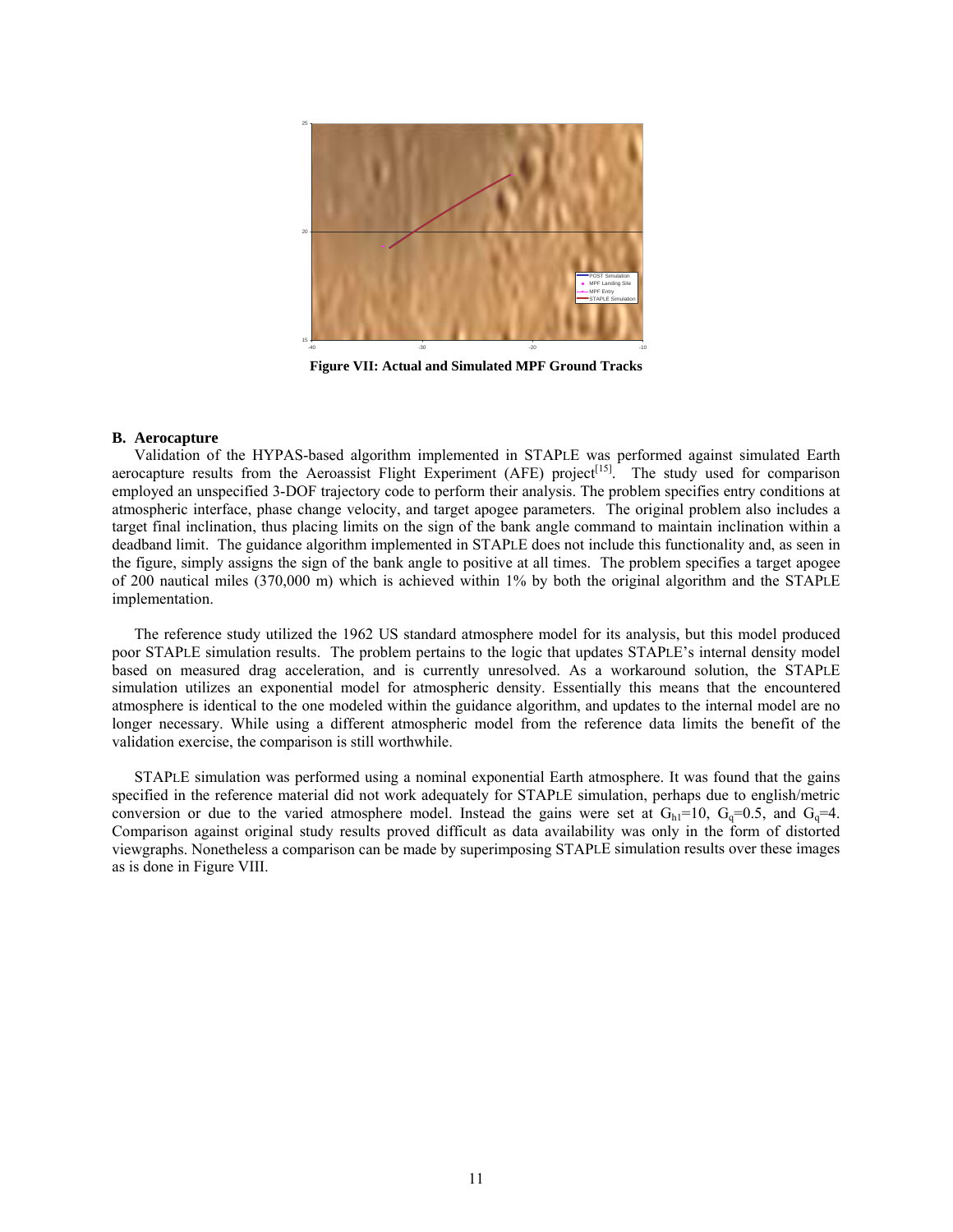

**Figure VIII: STAPLE Comparison to AFE Analysis** 

While distortion of the background images makes exact comparison difficult, initial visual comparison shows significantly dissimilar results with many trend similarities. Starting with the altitude history plot, it can be seen that the STAPLE simulation descends to approximately the same minimum altitude as the reference results, and begins ascending ~20s later at approximately the same slope. This same observation can be made from the altitude rate history plot. The velocity history plot appears to show a discrepancy in initial velocity, but inspection shows that this is due to distortion of the background image. The simulated velocity takes slightly more time to decrease than the reference values and then, from ~250s to EOS, appears right on top of the reference data. These deviations are all consistent and are explained by the varied atmosphere model. Comparison between bank angle schedules is difficult because of the different gains that were needed, but the plot is shown for completeness. Recall that STAPLE does not implement bank reversals so comparison should be made between the absolute values of bank angle. And finally, shown in Figure IX, is a comparison of the reference altitude rates. These values represent the constant altitude rate, from the current spacecraft state, that will achieve the target apogee condition based on current predictions. Again, since we are comparing simulations utilizing different atmosphere models, it is difficult to glean much from the comparison. Nonetheless, the behavioral trends and proximity in magnitude indicate that the STAPLE guidance algorithm is performing correctly.



**Figure IX: STAPLE Comparison to AFE Analysis**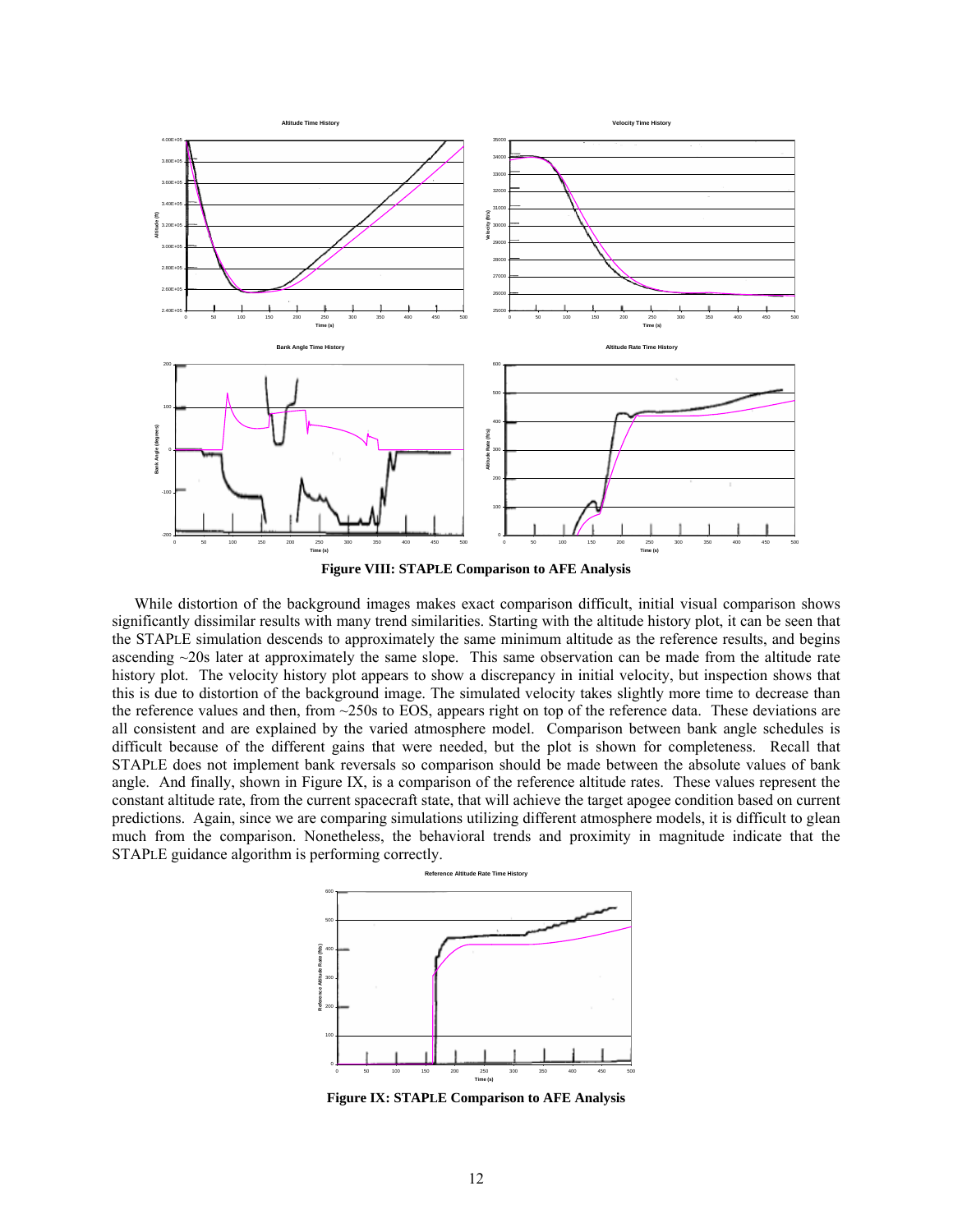#### **IV. User Interface**

STAPLE has two operational I/O modes: a script I/O mode for experienced users and a graphical user interface (GUI) mode for inexperienced users. Outputs are shown graphically and time histories of each variable are stored in a comma delimited text file for easy import into excel.

#### **A. GUI Input**

The GUI input mode is designed to allow inexperienced users to analyze simple entry trajectories. As such, the utility of STAPLE is limited when run in this mode. Bank angle modulation is not allowed and trajectories must be flown at constant angle of attack.

| <b>Target Planet</b><br>What is the target planet2                       |                                                                                                      |                          |                                         | STAPLE is capable of modeling Parachute Deployment, Parachute Release, Stage<br>Separation (e.g. heatshield and backshell), and Terminal Propulsion Events.<br>How many such events (5 maximum) occur in this simulation? |  |
|--------------------------------------------------------------------------|------------------------------------------------------------------------------------------------------|--------------------------|-----------------------------------------|---------------------------------------------------------------------------------------------------------------------------------------------------------------------------------------------------------------------------|--|
| mars                                                                     | <b>Planetary Constants</b>                                                                           |                          | 5                                       |                                                                                                                                                                                                                           |  |
| earth<br>titan<br>veraus<br>custom                                       | Surface Density (kg/m <sup>2</sup> 3):<br>0.0068                                                     |                          |                                         | Cancel<br>OK                                                                                                                                                                                                              |  |
|                                                                          | Atmospheric Scale Height (m):                                                                        |                          | <b>Atmospheric Interface Conditions</b> |                                                                                                                                                                                                                           |  |
|                                                                          | 17391.3                                                                                              |                          |                                         |                                                                                                                                                                                                                           |  |
| Planetary Radius (m):<br>Can<br>3397200<br>Surface Speed of Sound (m/s): |                                                                                                      | Relative Velocity (m/s): |                                         |                                                                                                                                                                                                                           |  |
|                                                                          |                                                                                                      |                          |                                         |                                                                                                                                                                                                                           |  |
|                                                                          |                                                                                                      | Atitude (m):             |                                         |                                                                                                                                                                                                                           |  |
|                                                                          | 222                                                                                                  | Flight Path Angle (deg): |                                         |                                                                                                                                                                                                                           |  |
|                                                                          | Gravitational Parameter (m^3/s^2):<br>43050000000000<br>Planet Rotation Rate (rad/s):<br>7.0882e-005 |                          |                                         | <b>Required Vehicle Parameters</b>                                                                                                                                                                                        |  |
|                                                                          |                                                                                                      | Latitude (deg):          |                                         | Vehicle Entry Mass (kg):                                                                                                                                                                                                  |  |
|                                                                          |                                                                                                      |                          |                                         |                                                                                                                                                                                                                           |  |
|                                                                          | Landing Site Elevation (m):                                                                          | Longitude (deg):         |                                         | Reference Area (m^2):                                                                                                                                                                                                     |  |
|                                                                          | $^{\circ}$                                                                                           |                          |                                         | Vehicle Nose Radius (m):                                                                                                                                                                                                  |  |
|                                                                          | Azimuth (deg):<br>OK                                                                                 |                          |                                         |                                                                                                                                                                                                                           |  |
|                                                                          | Time(s)                                                                                              |                          | Hypersonic Lift to Drag Ratio:          |                                                                                                                                                                                                                           |  |
|                                                                          |                                                                                                      |                          |                                         | Vehicle Emissivity:                                                                                                                                                                                                       |  |

**Figure X: STAPLE GUI Input Windows**

GUI input walks users through the required inputs as shown in Figures X and XI, generally flowing from left to right in the Figures. Users begin by selecting the target body, and then selecting key planetary constants. These constants are populated automatically for the chosen body, but can be modified if desired or if a 'custom' planet is chosen. Next the user defines the vehicle state at atmospheric interface; including velocity, altitude, flight path angle, latitude, longitude, azimuth and time. The following prompt accepts inputs relating to vehicle parameters; including mass, area, nose radius, lift-to-drag ratio, and emissivity. Finally the user has to specify trajectory events that are to be modeled, beginning with the number of events - which the GUI input mode limits to five. The user is then prompted, based on the number of events, to select event types and input key parameters associated with the events. Event types include parachute deployment, parachute release, separation, and terminal propulsion. Each event type has a specific GUI depending on the input requirements for that event type. These inputs are discussed in the event modeling section of this report.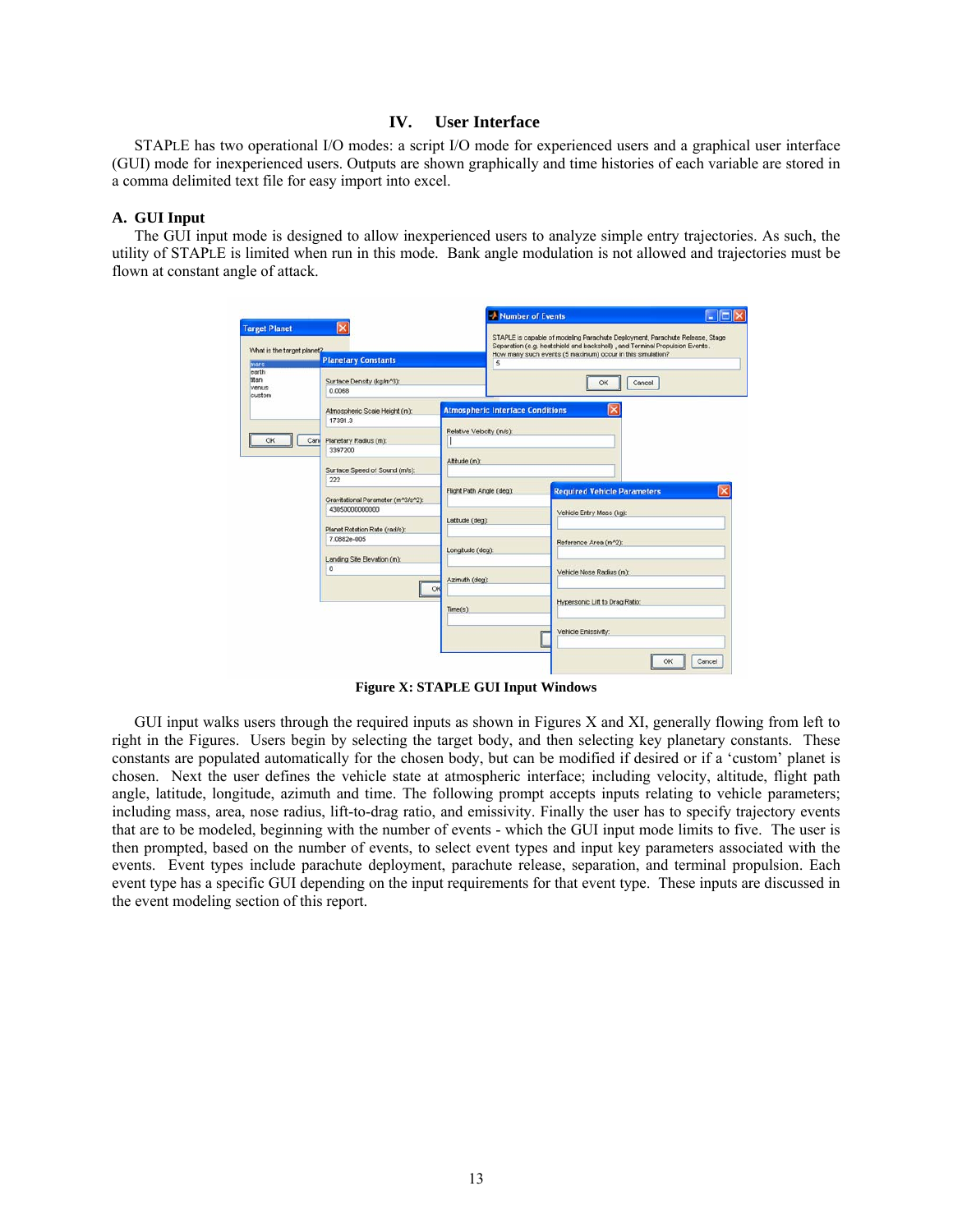| Parachute Deployment                                                      | What is the first event type?<br>×                                             | What is the second event<br>Parachute Deployment |                                                                           |                                                                                                                     |  |
|---------------------------------------------------------------------------|--------------------------------------------------------------------------------|--------------------------------------------------|---------------------------------------------------------------------------|---------------------------------------------------------------------------------------------------------------------|--|
| Separation Evert<br>Parachute Release<br>Terminal Propulsion              | <b>Event 1 Details</b><br>Event #1 can be triggered by any of these variables: | <b>Separation Event</b><br>Parachute Release     | <b>Terminal Propulsion Event 2 Details</b>                                |                                                                                                                     |  |
|                                                                           | time, V, Mach, alt, g, gload rho Which variable?                               |                                                  |                                                                           | Event #2 can be triggered by any of these variables:<br>time tmr1,V,Mach,alt,g,gload,rho Which variable?            |  |
| OK                                                                        | At what value?                                                                 | <b>OK</b>                                        | <b>At what value?</b>                                                     |                                                                                                                     |  |
|                                                                           | Specify (-1) or (1) according to the sign of the derivative."                  |                                                  |                                                                           | Specify (-1) or (1) according to the sign of the derivative:                                                        |  |
|                                                                           | Parachute Drag Coefficient:                                                    |                                                  | Jettisoned Mass(kg):                                                      |                                                                                                                     |  |
|                                                                           | Inflated Parachute Diameter(m):                                                |                                                  |                                                                           | <b>Event 5 Details</b>                                                                                              |  |
|                                                                           | Total Inflation Time(s):                                                       |                                                  |                                                                           | Event #5 can be triggered by any of these variables:<br>time tmr1 tmr2 tmr3 tmr4 V Mach alt g gload rho Vihich vani |  |
| <b>Event Three</b>                                                        | OК                                                                             | Cancel                                           | <b>Event Five</b>                                                         | At what value?                                                                                                      |  |
| What is the third event type?<br>Parachute Deployment<br>Separation Event |                                                                                | ×                                                | What is the fifth event type?<br>Parachute Deployment<br>Separation Event | Specify (-1) or (1) according to the sign of the derivative:                                                        |  |
| Parachute Release<br>Terminal Propulsion                                  | <b>Event 3 Details</b><br>Event #3 can be triggered by any of these variables: |                                                  | Parachute Release<br>Terminal Propulsion                                  | Available Thrust Capabilty (N):                                                                                     |  |
|                                                                           | time trir1 trir2 V Mach all q gload rho V Mich variable?                       |                                                  |                                                                           | Engine Specific Impulse (s)                                                                                         |  |
| <b>OK</b><br>Co                                                           | <b>At what value?</b>                                                          |                                                  | <b>OK</b><br>Cancel                                                       | Target Alttude(m):                                                                                                  |  |
|                                                                           | Specify (-1) or (1) according to the sign of the derivative:                   |                                                  |                                                                           | Target Velocity (m/s)                                                                                               |  |

**Figure XI: STAPLE GUI Event Input Windows**

Finally, the GUI allows users to specify atmospheric input files and aerodynamic coefficient tables if desired. Otherwise the user can select an exponential model based on the reference density and scale height that have already been specified. Likewise, the user can choose to omit coefficient tables and use constant values instead.

| Atmosphere Model Type (POST,TABL,EXPO): |                                   |                               |  |
|-----------------------------------------|-----------------------------------|-------------------------------|--|
| POST                                    | <b>Aerodynamic Table Input</b>    |                               |  |
| Aerodynamic Model Type (table const)    | Drag Coefficients Input Filename: |                               |  |
| table                                   | MPF_cd_table.dat                  |                               |  |
| <b>OK</b>                               | Lift Coefficients Input Filename: |                               |  |
|                                         | MPF_cl_table.dat                  | <b>Atmosphere Table Input</b> |  |
|                                         |                                   | Atmosphere Input Filename:    |  |
|                                         |                                   | MG2K MPF.dat                  |  |

**Figure XII: STAPLE GUI Table Input Windows**

Clearly there are many required inputs and it takes some time to enter all the data correctly. For this reason an input script is automatically generated while the GUI is run that saves the input values. If slight modifications to the problem are desired, then changes can be made to this script file and STAPLE can be run automatically from the script.

#### **B. Script Input**

A script input mode is also included for experienced users. This input mode allows greater flexibility and enables the full functionality of STAPLE. The script simply stores key input parameters in a compact m-file, and is automatically read into STAPLE. Examples of script input files for MPF and AFE simulations are included in Appendices A and B.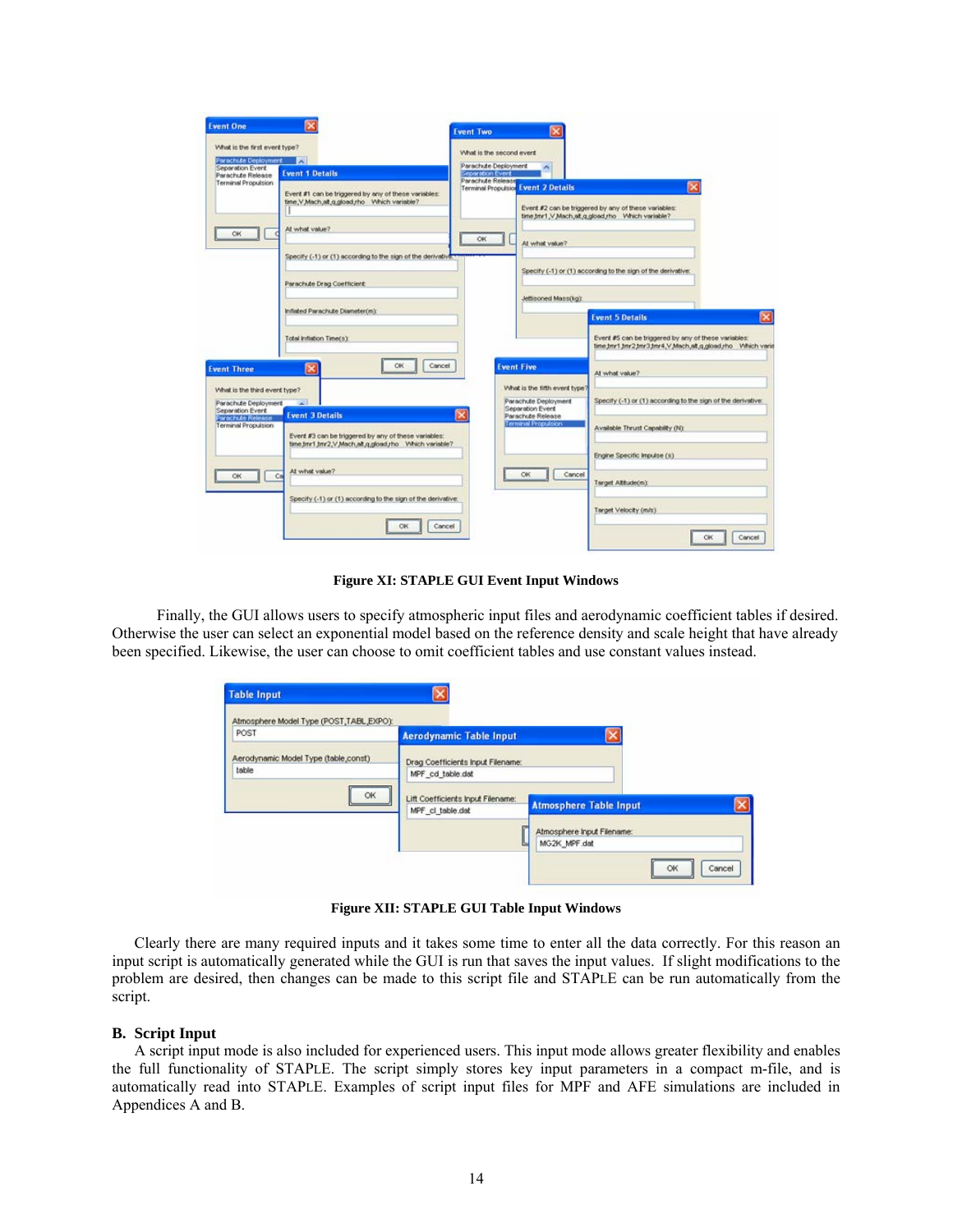#### **C. Output**

STAPLE automatically generates a comma delimited output file that stores values for all internal variables at each time step. This format allows for easy import into Excel to compare against data from other sources. Additionally, STAPLE automates trajectory visualization using the built-in plotting capabilities of Matlab. Default visualization is the standard 16 plot set shown in Figure II and on the right side of Figure XIII.

#### **V. Sample Applications**

Prior to availability of an official version of STAPLE, the code was already being utilized for several applications. It has been used for analysis in support of the RASC Mars Human Precursor project led by Dr. Joel Levine at NASA LaRC to provide an estimate of the upper limit on landed mass for specific mars entry problems, to investigate the sensitivity of this limit to entry flight path angle, and to provide conceptual analysis of a mars airplane mission entry. Sample application results are summarized in Figures XIII and XIV. Additionally, working versions of the code have been distributed to, and utilized by, at least two teams participating in a Mars Scout proposal competition as part of the 2005 senior spacecraft design course at Georgia Tech.



**Figure XIII: Sample Application Results: Landed Mass Limits and Sensitivity to Entry FPA for Given Entry Conditions** 



**Figure XIV: Sample Application Results: Conceptual Entry Analysis for Mars Airplane**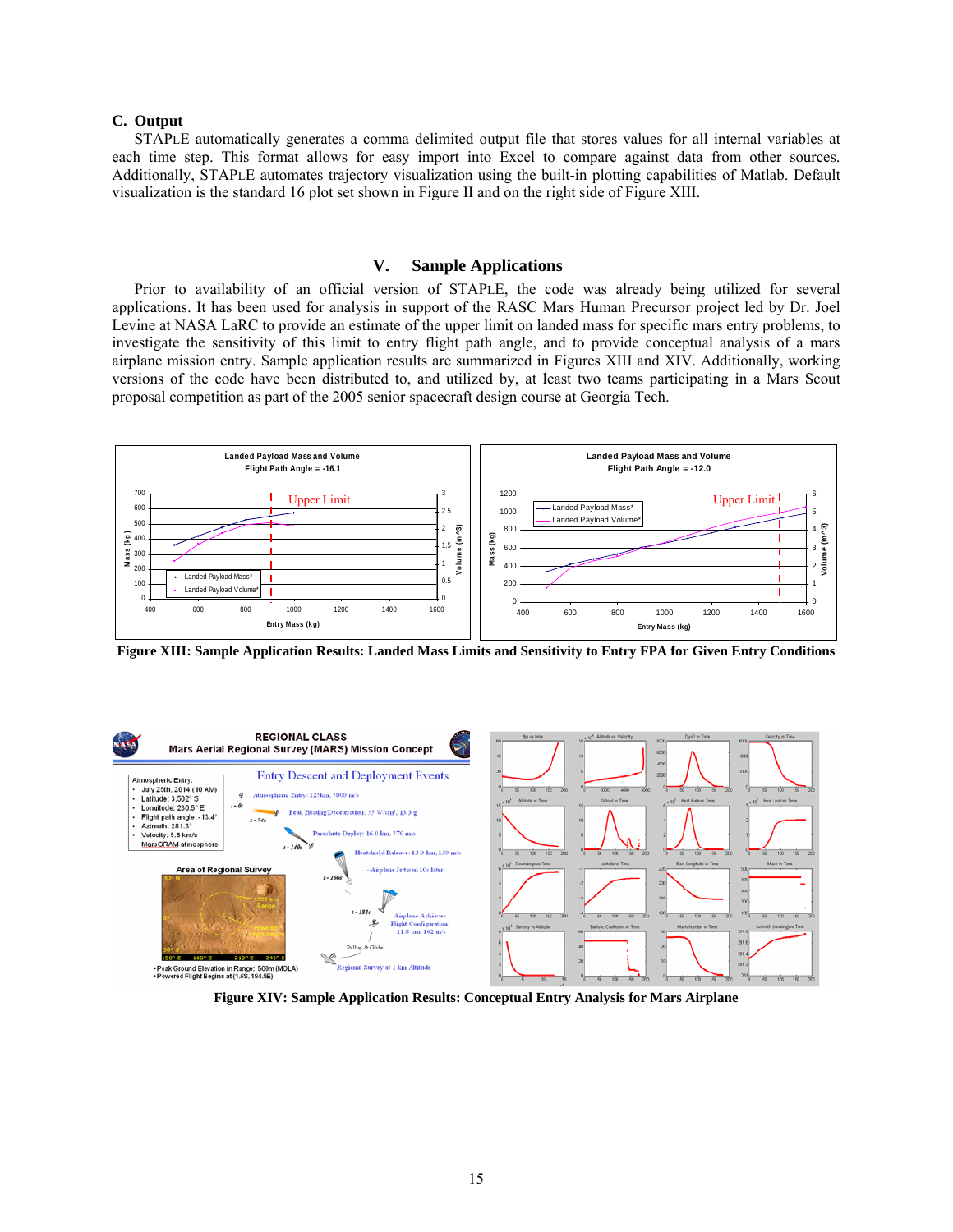#### **VI. Conclusion**

A 3-DOF Simulated Trajectory Analysis code for Planetary Entry has been developed to perform planetary trajectory analysis within the Planetary Entry Systems Synthesis Tool. Capabilities include ballistic and lifting entry simulations as well as aerocapture simulations at arbitrary planetary bodies. Comparable performance to the NASA Program to Optimize Simulated Trajectories has been demonstrated for a ballistic entry and descent simulation at Mars including parachute inflation, heatshield separation, parachute release, and backshell separation events. Additionally, favorable comparison to Mars Pathfinder flight experience has demonstrated tool applicability for conceptual level design of similar missions. Finally, a modest bank angle modulated guidance capability has been demonstrated that produces comparable results to Aeroassist Flight Experiment studies for Earth aerocapture applications. STAPLE utility as a standalone tool has been demonstrated and, utilizing the standard Matlab plug-in, the tool can be readily integrated within the ModelCenter design environment for PESST integration. Additionally, for future web-based integration efforts, STAPLE can be converted to a standalone executable file utilizing the native Matlab-to-C compiler (MCC).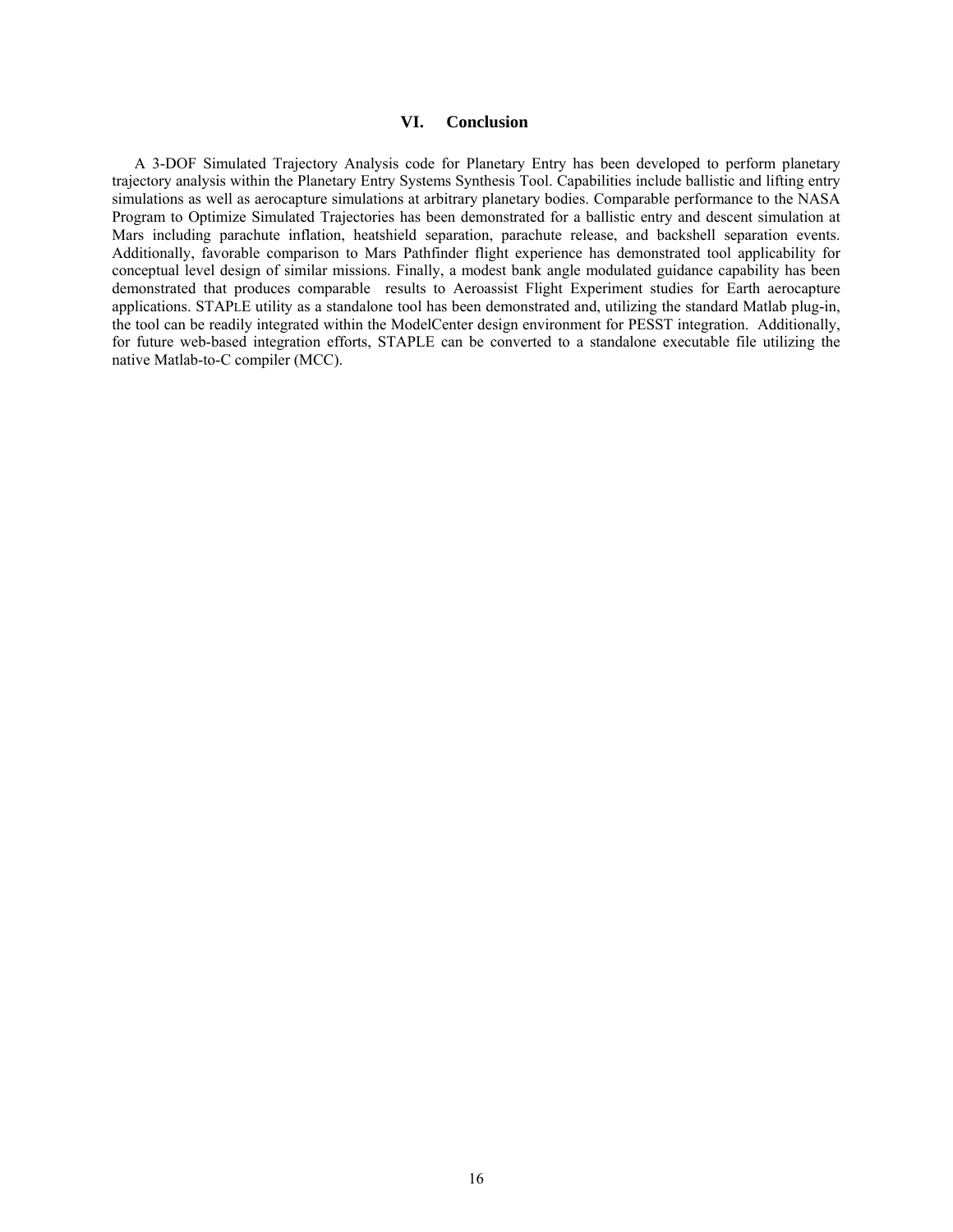```
Appendix A: MPF Input File %%%%%%%%%%%%%%%%%%%%%%%%%%%%%%%%%%%%%%%%%%%%%%%%%%%%%%% 
   %%Atmospheric Interface Conditions 
   %%%%%%%%%%%%%%%%%%%%%%%%%%%%%%%%%%%%%%%%%%%%%%%%%%%%%%% 
  Vatm=7478.44161; \% RELATIVE velocity (m/s)hatm=125000; % Altitude relative to spehrical Planet(m) fpa=deg2rad(13.650); % RELATIVE Flight Path angle(deg)
                             % RELATIVE Flight Path angle(degrees), down is positive
  lat=deg2rad(22.6303); % Planetocentric Latitude
   long=deg2rad(337.998); % Planetocentric Longitude 
  azimuth=deg2rad(253.674254); % RELATIVE azimuth or heading angle (Due East is 90 degrees)<br>time=0: % Start time in seconds
                      % Start time in seconds
  landsite elevation = -3682; % Landing Site Elevation relative to reference sphere(m)
   planet='mars'; % input first four letters of planet name in lowercase string 
   %%%%%%%%%%%%%%%%%%%%%%%%%%%%%%%%%%%%%%%%%%%%%%%%%%%%%%% 
   %%Planetary Constants 
   %%%%%%%%%%%%%%%%%%%%%%%%%%%%%%%%%%%%%%%%%%%%%%%%%%%%%%% 
   %%%For Mars%%% 
   if (strncmp(planet,'mars',4)) 
    \%go=3.718; % (m/s^2)
    rho_o=0.0068; % (kg/m^3)
    H=\overline{17391.3}; % (m)
    Ro=3397200; % (m)<br>ao =222; % Refere
                    % Reference Speed(m/s) of sound near surface
    mu = 4.305*10^13; % Gravitational Parameter (m<sup>3/5^2</sup>)
     omega = 7.0882*10^-5; %Planetary Rotation Rate (rad/s)
   %%%For Earth%%% 
  elseif (strncmp(planet,'earth',5))<br>%go=9.81; % (m/s^2)
    \%go=9.81;
    rho_0=1.2260066; % (kg/m^3)
    H=7257; % (m)<br>Ro=6378136; % (m)
    Ro = 6378136ao = 331; % Reference Speed(m/s) of sound near surface
    mu = 3.986004415*10^14; % Gravitational Parameter (m^3/s^2) omega = 7.292*10^-5; %Planetary Rotation Rate (rad/s)
   elseif (strncmp(planet,'venus',5)) 
    %go=8.87; % (m/s^2)<br>rho_o=16.02; % (kg/m^3)
    rho^-o=16.02;
    H=6226.65; % (m)<br>Ro=6052000; % (m)
    Ro=6052000;<br>ao=529.6;% Reference Speed(m/s) of sound near surface
    mu = 3.257*10^14; % Gravitational Parameter (m<sup>3/5^2</sup>)
     omega = -2.9925539*10^-7; %Planetary Rotation Rate (rad/s)
   elseif (strncmp(planet,'titan',5)) 
    \%go=1.36; \% (m/s^2)
    rho_o=4.904; % (kg/m^3)
    H = \overline{1}40000; % (m)
     Ro=2720332; % (m) 
     ao = 194 ; % Reference Speed(m/s) of sound near surface 
    mu = 1.006428*10^13; % Gravitational Parameter (m<sup>3/5^2</sup>)
    omega = 4.560686*10^{\circ}-6; %Planetary Rotation Rate (rad/s)
   end
   go=mu/Ro^2; 
   %%%%%%%%%%%%%%%%%%%%%%%%%%%%%%%%%%%%%%%%%%%%%%%%%%%%%%% 
   %%Vehicle Parameters 
   %%%%%%%%%%%%%%%%%%%%%%%%%%%%%%%%%%%%%%%%%%%%%%%%%%%%%%% 
  m=585; % Vehicle Entry Mass(kg)
   m_heatshield=73.9; % Heatshield Mass(kg) separated 20s after parachute deployment 
  m_backshell=94; % Backshell Mass(kg) mass of backshell, chutes separated at chute cut-off
  A=pi()*((2.65/2)^2); %Reference Area(m^2)
   chutediameter=12.5; % Inflated Chute Diameter (m)
   nose_radius = 0.6638; % nose radius of the ballistic entry vehicle (m) 
  Cd=1.63; % Hypersonic Drag Coefficient (dimensionless)<br>chuteCd=0.41; % Drag Coefficient of the Parachute (dimensionless)
  chuteCd=0.41; % Drag Coefficient of the Parachute (dimensionless)<br>L over D=0; % Hypersonic in-plane L/D (dimensionless)
  L_over_D=0; % Hypersonic in-plane L/D (dimensionless)<br>BCo=m/(Cd*A); % Ballistic Coefficient at entry
                           % Ballistic Coefficient at entry
   emissivity=0.8; 
  initial bank angle=0; \% Initial Bank Angle
```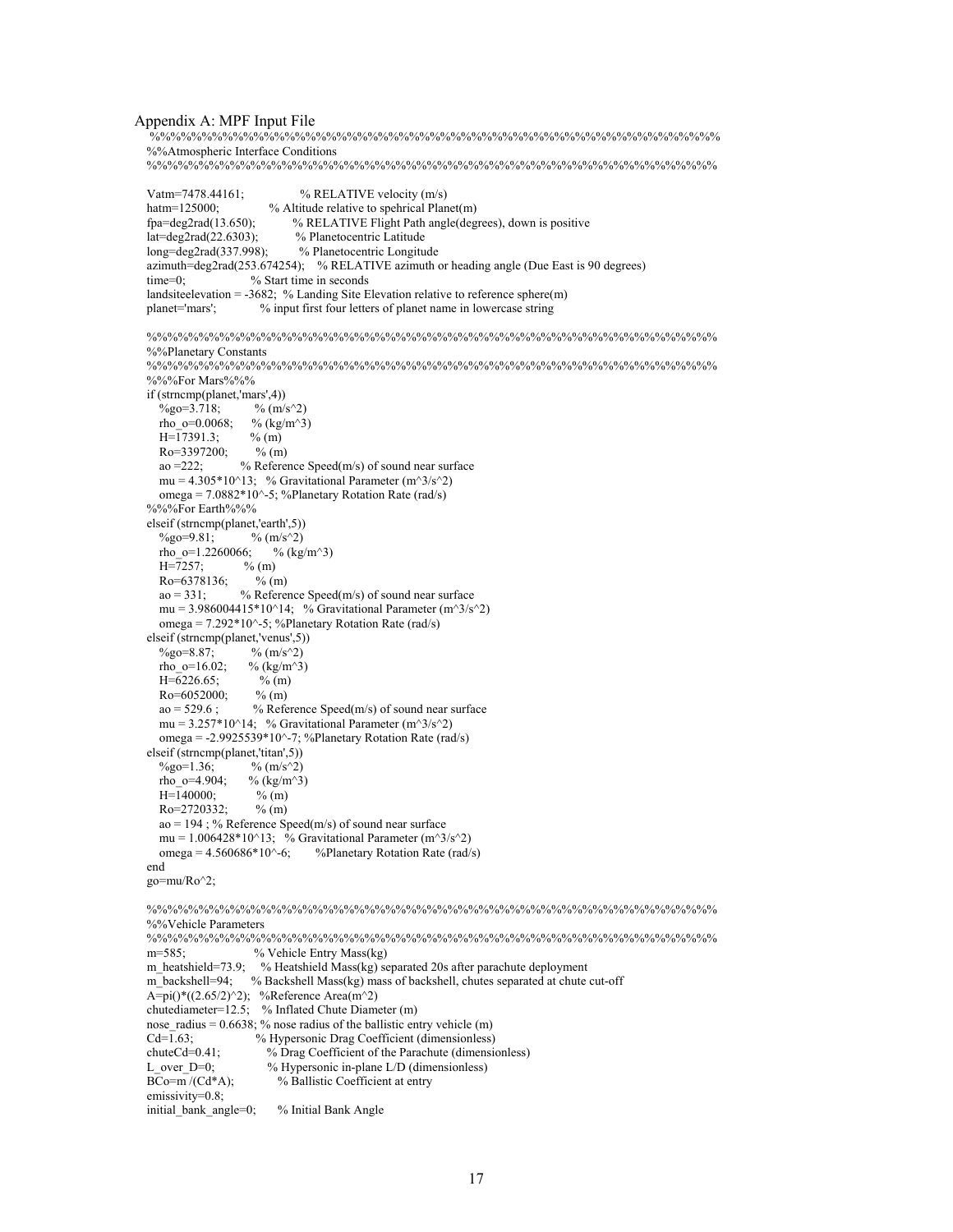alpha\_o=0; % Initial Angle of Attack %%%%%%%%%%%%%%%%%%%%%%%%%%%%%%%%%%%%%%%%%%%%%%%%%%%%%%% %%Event Parameters (maximum of 5 events) %%%%%%%%%%%%%%%%%%%%%%%%%%%%%%%%%%%%%%%%%%%%%%%%%%%%%%% %Event type  $% 0 - No event$  % 1 - Parachute Deploy (Cd, Diameter, inflation\_time) % 2 - Separation Event (change in mass) % 3 - Parachute Release % 4 - TERMINATE SIMULATION or begin Terminal Propulsion (thrust  $(N)$ , isp (s), target alt  $(m)$ ,target V  $(m/s)$ ) event\_types =  $[1,2,3,2,4]$ ; %specify events chronologically, use 0's to fill event\_type to length of 5 trigger\_variables =  $\{q', Mach', 'alt', 'tmr3', 'alt'\};$ trigger\_values =  $[583, 0.6, 300, 1, 0]$ ; trigger slopes  $=[-1, -1, -1, 1, -1]$ ; %specify if the variable is increasing or decreasing event $1$  specs = [0.41, 12.5, 8]; event $2$ \_specs = [73.9]; event $3$ \_specs = []; event4\_specs =  $[94]$ ; event $5\overline{\phantom{a}}$  specs = [3000,320,100,0]; %[0] if there is no terminal propulsion phase guidance=0; %Density Model atm\_type =  $'POST'$ ; atm\_filename='MPF\_recon2.dat'; %Speed of Sound Model sos\_type = 'const'; sos\_filename= 'sos\_test.dat'; %Aerodynamic Models aero  $type = 'const'$ ; CD\_filename = 'MPF\_cd\_table.dat';

```
CL_filename = 'MPF_cl_table.dat';
```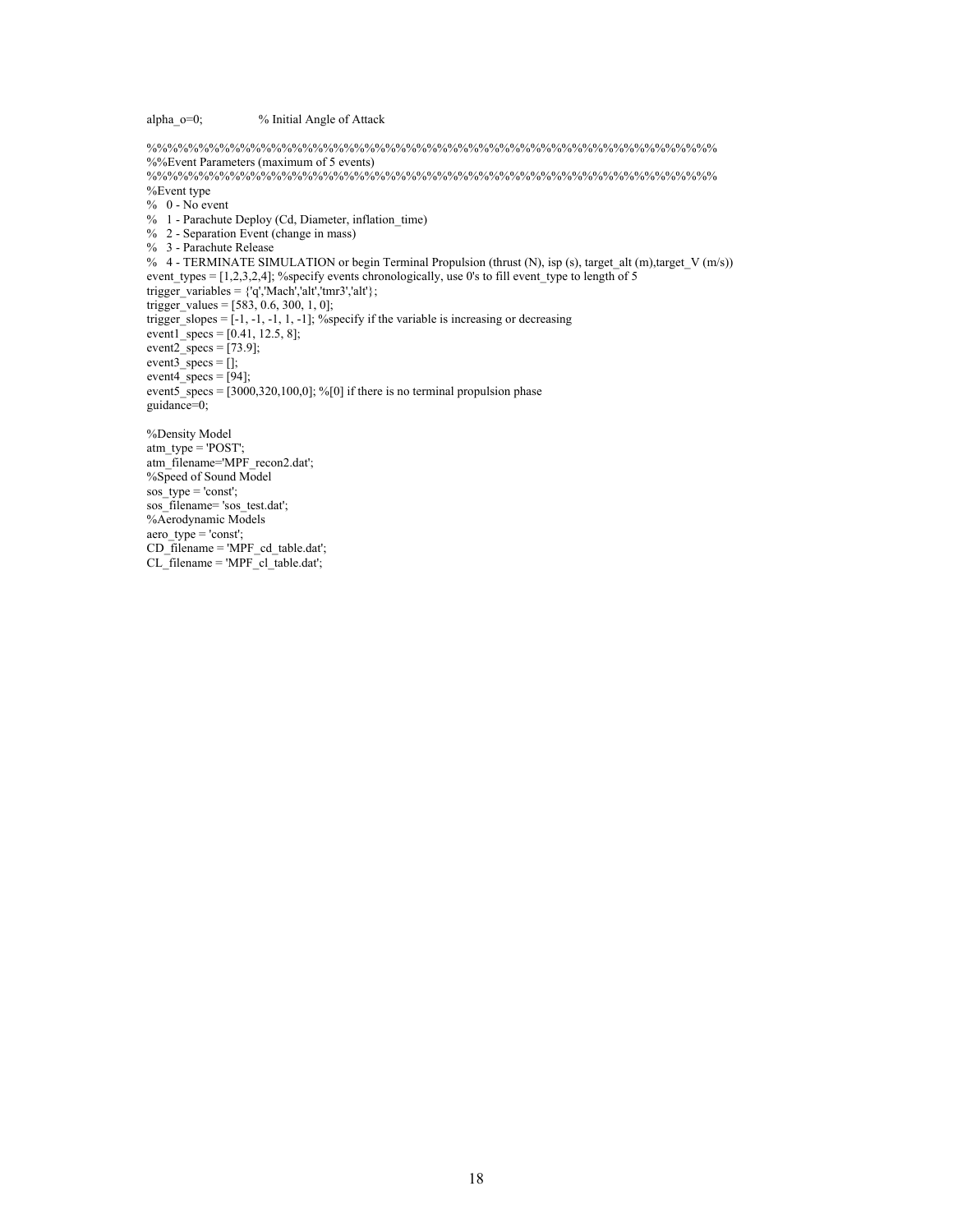#### **Appendix B: AFE Input File**

 $\% % {\cal N} - 88 % {\cal N} - 88 % {\cal N} - 88 % {\cal N} - 88 % {\cal N} - 88 % {\cal N} - 88 % {\cal N} - 88 % {\cal N} - 88 % {\cal N} - 88 % {\cal N} - 88 % {\cal N} - 88 % {\cal N} - 88 % {\cal N} - 88 % {\cal N} - 88 % {\cal N} - 88 % {\cal N} - 88 % {\cal N} - 88 % {\cal N} - 88 % {\cal N} - 88 % {\cal N} - 88 % {\cal N} - 88 % {\cal N} - 88 % {\cal N} - 88 % {\cal N} - 88 % {\$  %%Atmospheric Interface Conditions %%%%%%%%%%%%%%%%%%%%%%%%%%%%%%%%%%%%%%%%%%%%%%%%%%%%%%% Vatm=10311; % RELATIVE velocity (m/s) %Vatm=9838;<br>hatm=121920:  $%$  Altitude relative to spehrical Planet(m) fpa=deg2rad(4.5); % RELATIVE Flight Path angle(degrees), down is positive  $\%$ fpa=deg2rad(4.716); lat=deg2rad(0); % Planetocentric Latitude<br>long=deg2rad(0); % Planetocentric Longitu % Planetocentric Longitude azimuth=deg2rad(90); % RELATIVE azimuth or heading angle (Due East is 90 degrees) time=0; % Start time in seconds landsiteelevation = 0; % Landing Site Elevation relative to reference sphere(m) planet='earth'; % input first four letters of planet name in lowercase string % input first four letters of planet name in lowercase string %%%%%%%%%%%%%%%%%%%%%%%%%%%%%%%%%%%%%%%%%%%%%%%%%%%%%%% %%Planetary Constants %%%%%%%%%%%%%%%%%%%%%%%%%%%%%%%%%%%%%%%%%%%%%%%%%%%%%%% %%%For Mars%%% if (strncmp(planet,'mars',4)) %go=3.718; % (m/s^2)<br>rho o=0.0068; % (kg/m^3) rho $^-$ o=0.0068;  $H=\overline{17391.3}$ ; % (m) Ro=3397200; % (m)<br>ao =222; % Referen  $%$  Reference Speed(m/s) of sound near surface mu =  $4.305*10^13$ ; % Gravitational Parameter (m<sup> $3/5^2$ </sup>) omega = 7.0882\*10^-5; %Planetary Rotation Rate (rad/s) %%%For Earth%%% elseif (strncmp(planet,'earth',5))<br>  $\frac{\%}{}_{90}$ =9.81;  $\frac{\%}{}_{00}$  (m/s^2) %go=9.81; % (m/s^2)<br>rho\_o=1.2260066; % (kg/m^3) rho $^-$ o=1.2260066;  $H = 7257$ ; % (m)  $Ro=6378136$ ; % (m)  $ao = 331$ ; % Reference Speed(m/s) of sound near surface mu = 3.986004415\*10^14; % Gravitational Parameter (m^3/s^2) omega = 7.292\*10^-5; %Planetary Rotation Rate (rad/s) elseif (strncmp(planet,'venus',5))  $\%$ go=8.87; % (m/s^2) rho\_o=16.02; % (kg/m^3)  $H=\overline{6226.65}$ ; % (m)<br>Ro=6052000: % (m)  $Ro=6052000$  $ao = 529.6$ ; % Reference Speed(m/s) of sound near surface mu =  $3.257*10^14$ ; % Gravitational Parameter (m<sup> $3/5^2$ </sup>) omega = -2.9925539\*10^-7; %Planetary Rotation Rate (rad/s) elseif (strncmp(planet,'titan',5))  $\%$ go=1.36;  $\%$  (m/s^2) rho  $o=4.904$ ; % (kg/m<sup> $\sim$ 3)</sup>  $H=\overline{140000}$ ; % (m)<br>Ro=2720332; % (m)  $Ro=2720332;$  $ao = 194$ ; % Reference Speed(m/s) of sound near surface mu = 1.006428\*10^13; % Gravitational Parameter (m^3/s^2)<br>omega = 4.560686\*10^-6; %Planetary Rotation Rate (rad/ %Planetary Rotation Rate (rad/s) end go=mu/Ro^2; %%%%%%%%%%%%%%%%%%%%%%%%%%%%%%%%%%%%%%%%%%%%%%%%%%%%%%% %%Vehicle Parameters %%%%%%%%%%%%%%%%%%%%%%%%%%%%%%%%%%%%%%%%%%%%%%%%%%%%%%%  $%$  Vehicle Entry Mass(kg) A=14.3; %Reference Area(m^2) nose radius =  $0.6638$ ; % nose radius of the ballistic entry vehicle (m) Cd=1.53; <br>
We Hypersonic Drag Coefficient (dimensionless)<br>
L over D=0.29; <br>  $\%$  Hypersonic in-plane L/D (dimensionless)  $%$  Hypersonic in-plane L/D (dimensionless) BCo=m /(Cd\*A); % Ballistic Coefficient at entry emissivity=0.8; initial\_bank\_angle=pi();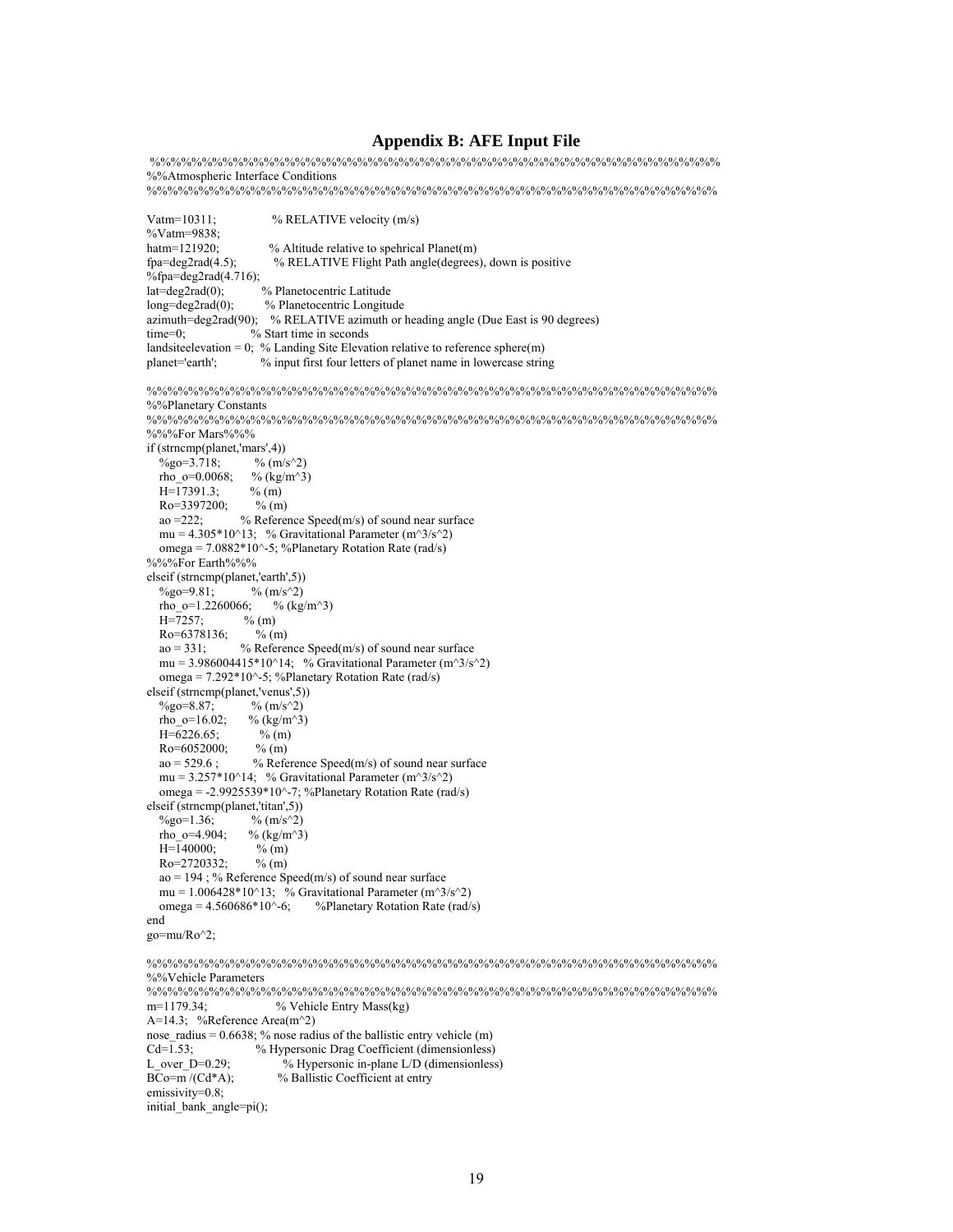#### alpha\_o=0;

 $\% % {\cal N}_k = \frac{1}{2} \times \frac{1}{2} \times \frac{1}{2} \times \frac{1}{2} \times \frac{1}{2} \times \frac{1}{2} \times \frac{1}{2} \times \frac{1}{2} \times \frac{1}{2} \times \frac{1}{2} \times \frac{1}{2} \times \frac{1}{2} \times \frac{1}{2} \times \frac{1}{2} \times \frac{1}{2} \times \frac{1}{2} \times \frac{1}{2} \times \frac{1}{2} \times \frac{1}{2} \times \frac{1}{2} \times \frac{1}{2} \times \frac{1}{2} \times \frac{1}{2} \times \frac{1$  %%Event Parameters (maximum of 5 events) %%%%%%%%%%%%%%%%%%%%%%%%%%%%%%%%%%%%%%%%%%%%%%%%%%%%%%% %Event type  $% 0 - No event$  % 1 - Parachute Deploy (Cd, Diameter, inflation\_time) % 2 - Separation Event (change in mass) % 3 - Parachute Release % 4 - TERMINATE SIMULATION or begin Terminal Propulsion (thrust, isp, target\_alt,target\_V) event\_types =  $[0,0,0,0,0]$ ; %specify events chronologically, use 0's to fill event\_type to length of 5 %trigger\_variables =  $\{q', Mach', alt', tmr3', tmr4'\}$ ; %trigger\_values =  $[703, 0.6, 300, 1, 1]$ ; %trigger slopes  $= [-1, -1, -1, 1, 1]$ ; %specify if the variable is increasing or decreasing %event $1$  specs =  $[0.41, 12.5, 8]$ ; %event $2$ \_specs = [73.9]; %event3\_specs  $= []$ ; %event4\_specs  $=[94]$ ; %event5\_specs =  $[3000,320,0,10]$ ; %[0] if there is no terminal propulsion phase guidance= $1$ ;  $Kp(1)=1;$ sos\_type='const';

 atm\_type='EXPO';  $aero_type = 'const';$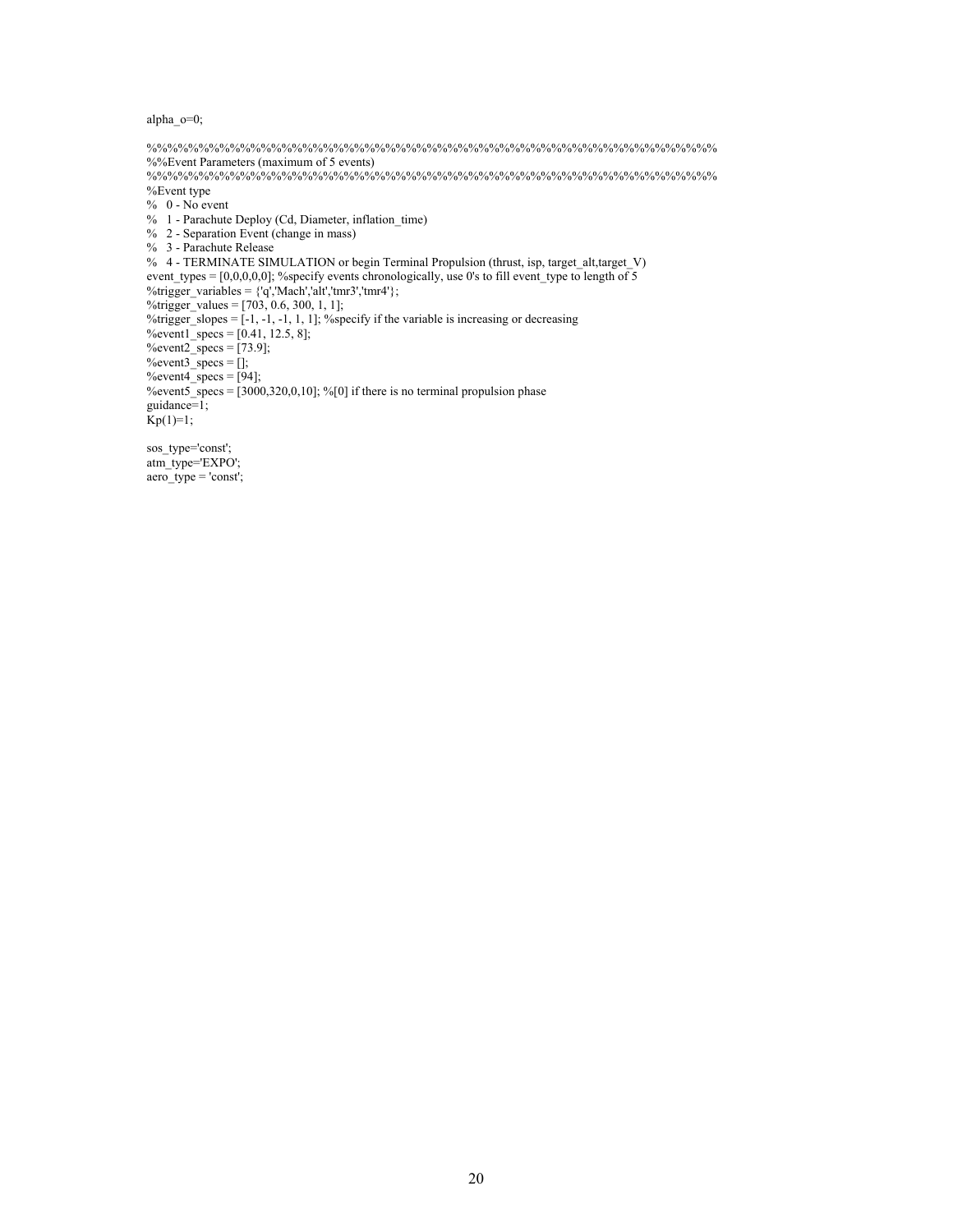## **Appendix C: List of STAPLE Files**

### **Atmosphere Files: (Density vs. Altitude in Metric Units)**

| 1962US StandardAtm.dat | - 1962 US Standard Daytime Atmospheric                            |
|------------------------|-------------------------------------------------------------------|
| Kassatm.dat            | - Kass Atmosphere model for Mars                                  |
| MG2K 2012 AM.dat       | - MarsGRAM 2000 atmosphere generated for 2012 landing opportunity |
| MG2K MPF.dat           | - MarsGRAM 2000 atmosphere generated for MPF landing              |
| MPF recon2.dat         | - MPF reconstructed flight atmosphere                             |

### **GUI Files:**

| AtmosphericInterfaceInput.m | - GUI for Atmospheric Interface Condition Input |
|-----------------------------|-------------------------------------------------|
| CreateScript.m              | - Generates Script from GUI inputs              |
| EventInput.m                | - GUI for Event Input Parameters                |
| PlanetInput.m               | - GUI for Planetary Input Parameters            |
| TableInput.m                | - GUI for Input of Tabular Data                 |
| VehicleParametersInput.m    | - GUI for Vehicle Input Parameters              |

#### **Input Files:**

| AFE INPUT.m      | - Aeroassist Flight Experiment Aerocapture Input File |
|------------------|-------------------------------------------------------|
| MPF INPUT.m      | - Mars Pathfinder Entry Input File                    |
| MPF cd table.dat | - Mars Pathfinder hypersonic drag coefficient table   |
| MPF cl table.dat | - Mars Pathfinder hypersonic lift coefficient table   |

#### **Auxiliary Functions:**

| bank command2.m                | - Generates bank angle commands for guidance                   |
|--------------------------------|----------------------------------------------------------------|
| Chapmans.m                     | - Heat Rate Calculations                                       |
| Equilibriumwalltemperature.m - | Equilibrium Wall Temperature Calculations                      |
| Predict apogee.m               | - Apogee Predictor for Aerocapture Guidance                    |
| ReadAeroFromFile.m             | - Reads Aerodynamic Data from Comma Delimited Source           |
| ReadAtmosFromPOSTFile.m        | - Reads Atmospheric Data from POST files                       |
| ReadAtmosFromTABLFile.m        | - Reads Atmospheric Data from Comma Delimited Source           |
| STAPLE gturn.m                 | - Calculates Time to Initiate Gravity Turn based on Trajectory |
|                                |                                                                |

**Main Function:** 

- Main function